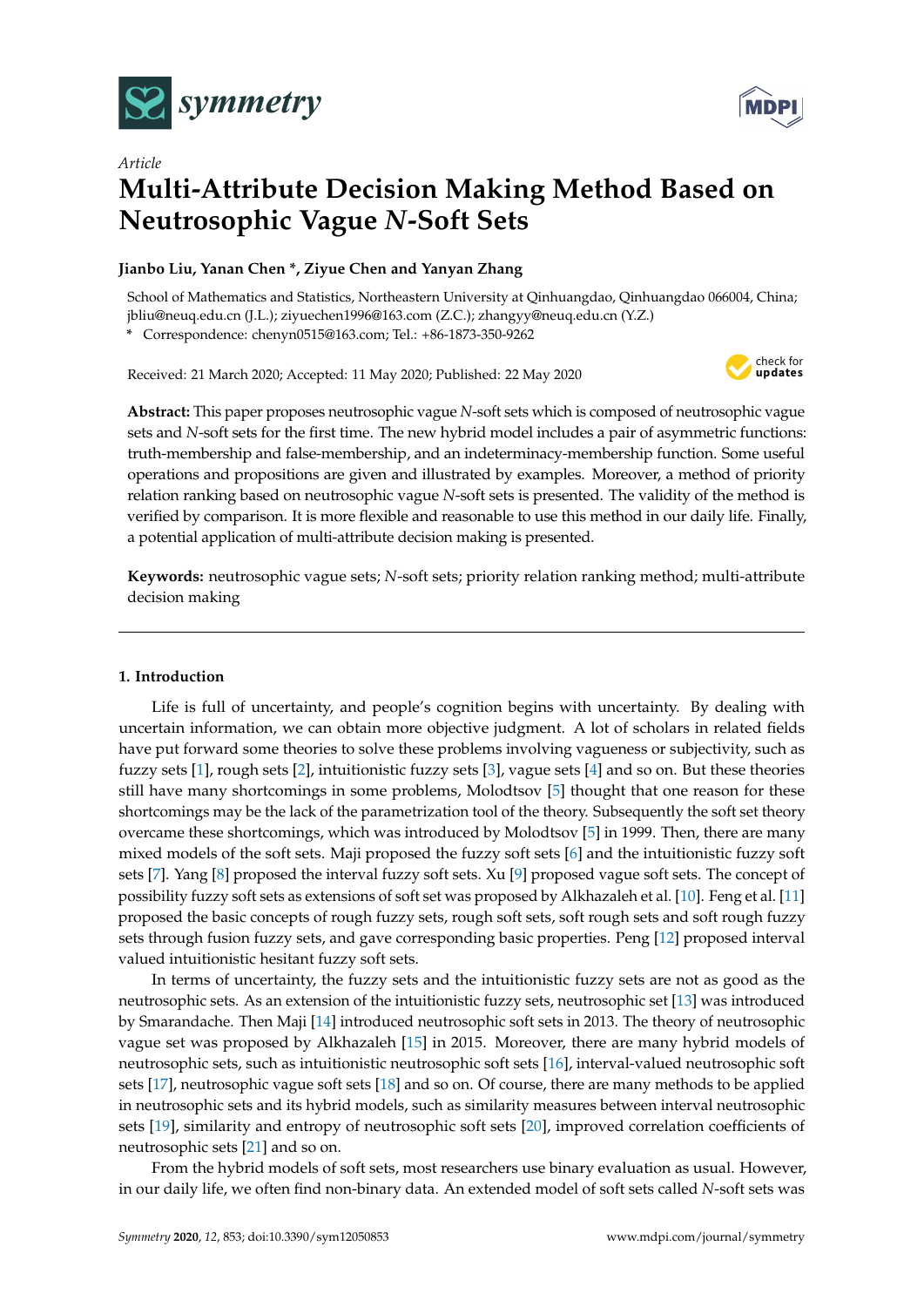designed by Fatimah et al. [\[22\]](#page-19-0). It describes the importance of order grades in practical problems, breaks away from binary constraints and opens up our thoughts. However, *N*-soft set is not enough to express content about rating or grades occurrence, nor can it specifically describe the occurrence of vagueness. For this purpose, as generalized models of *N*-soft sets, fuzzy *N*-soft sets, hesitant *N*-soft sets, hesitant fuzzy *N*-soft sets, interval valued hesitant fuzzy *N*-soft sets and intuitionistic fuzzy *N*-soft rough sets were introduced by Akram et al. [\[23](#page-19-1)[–27\]](#page-19-2).

Multi-attribute decision making refers to the process of finding the optimal solution by comprehensively evaluating multiple standard values of all solutions in a complex scenario. Fatimah et al. [\[22\]](#page-19-0) use *N*-sets choice values and *T*- choice values to rank the alternatives in *U*. The decision process is an extension of the decision process of the soft set without reduction of the parameters. Akram et al. [\[23\]](#page-19-1) used score function method and comparison table method to solve practical problems about (*F*, *N*)-soft sets. And Akram et al. also extended the Technique for Order Preference by Similarity to an Ideal Solution (*TOPSIS*) method to deal with complex and interval-valued hesitant fuzzy *N*-soft sets information. Harish Garg et al. [\[28\]](#page-19-3) proposed a multi-criteria decision method about single-valued neutrosophic sets based on frank choquet heronian mean operator. Peide Liu et al. [\[29\]](#page-19-4) proposed a new three-way decision model with intuitionistic fuzzy numbers to solve multiple attribute decision making problems. Ordinal Priority Approach (*OPA*) in multiple attribute decision making [\[30\]](#page-19-5) is designed to solve all types of multi-attribute decision making problems including group decision making and obtaining weights of experts. Ordered weighted averaging distance measure based on the single-valued neutrosophic linguistic was further presented in [\[31\]](#page-19-6). At present, more and more researchers are working on a better multi-attribute decision making method.

In the paper, we introduce a new concept called neutrosophic vague *N*-soft sets based on both neutrosophic vague soft sets and *N*-soft sets. The new hybrid model includes a pair of asymmetric functions: truth-membership and false-membership, and an indeterminacy-membership function. We use  $\delta_{kp}(x)$  to define the grade of object  $x_i$  under attribute  $e_j$ , where *k*-degree risk value represents the risk preference of the decision maker and *k* may be a number between 0 and 1 or a closed sub-interval of [0, 1]. In the definition of grade,  $\delta_{kn}(x)$  containing the idea of probability should be a variable based on the ratio of truth membership  $\hat{T}_{NV}(x)$  and false membership  $\hat{F}_{NV}(x)$ . Therefore, this model can make a very flexible decision based on the opinions of decision maker and experts. What's more, priority relation ranking method based on neutrosophic vague *N*-soft sets is proposed for the first time. It can not only ensure that the research object can meet the decision maker's requirements under each attribute, but also effectively avoid that the value of the good and bad attributes to be canceled out each other. By comparing the ranking results of the existing methods and our proposed method, we observe that their result is the same, which means that there is a consistency among our proposed decision making method and the existing methods. But the method we proposed is more reasonable because the idea of probability is implied in the grade. So the method is more reasonable and effective when considering the overall situation. The comparison of the proposed concept with some other concepts is denoted by Table [1.](#page-1-0)

| <b>Table 1.</b> Comparison of the proposed concept with some other concepts. |
|------------------------------------------------------------------------------|
|------------------------------------------------------------------------------|

<span id="page-1-0"></span>

| <b>The References</b><br>of Theories | Parametrization<br><b>Tool</b> | $N$ -Binary | <b>Contains Information about</b><br>the Occurrence of Grades | More Reasonable<br><b>Grade Definition</b> |
|--------------------------------------|--------------------------------|-------------|---------------------------------------------------------------|--------------------------------------------|
| $[1-4]$ etc.                         | inadequacy                     |             | $\overline{\phantom{0}}$                                      |                                            |
| $[5 - 12, 16 - 18]$ etc.             | adequacy                       | binary      | -                                                             | $\overline{\phantom{0}}$                   |
| [22]                                 | adequacy                       | N-binary    | No                                                            | No                                         |
| $[23-27]$ etc.                       | adequacy                       | N-binary    | Yes                                                           | No                                         |
| The proposed theory                  | adequacy                       | N-binary    | Yes                                                           | Yes                                        |

The organization of this paper is as follows. Some new definitions related to newly proposed model were provided in Section [2.](#page-2-0) In Section [3,](#page-3-0) definitions, basic operations and propositions about neutrosophic vague *N*-soft sets are introduced. In Section [4,](#page-11-0) the priority relation ranking method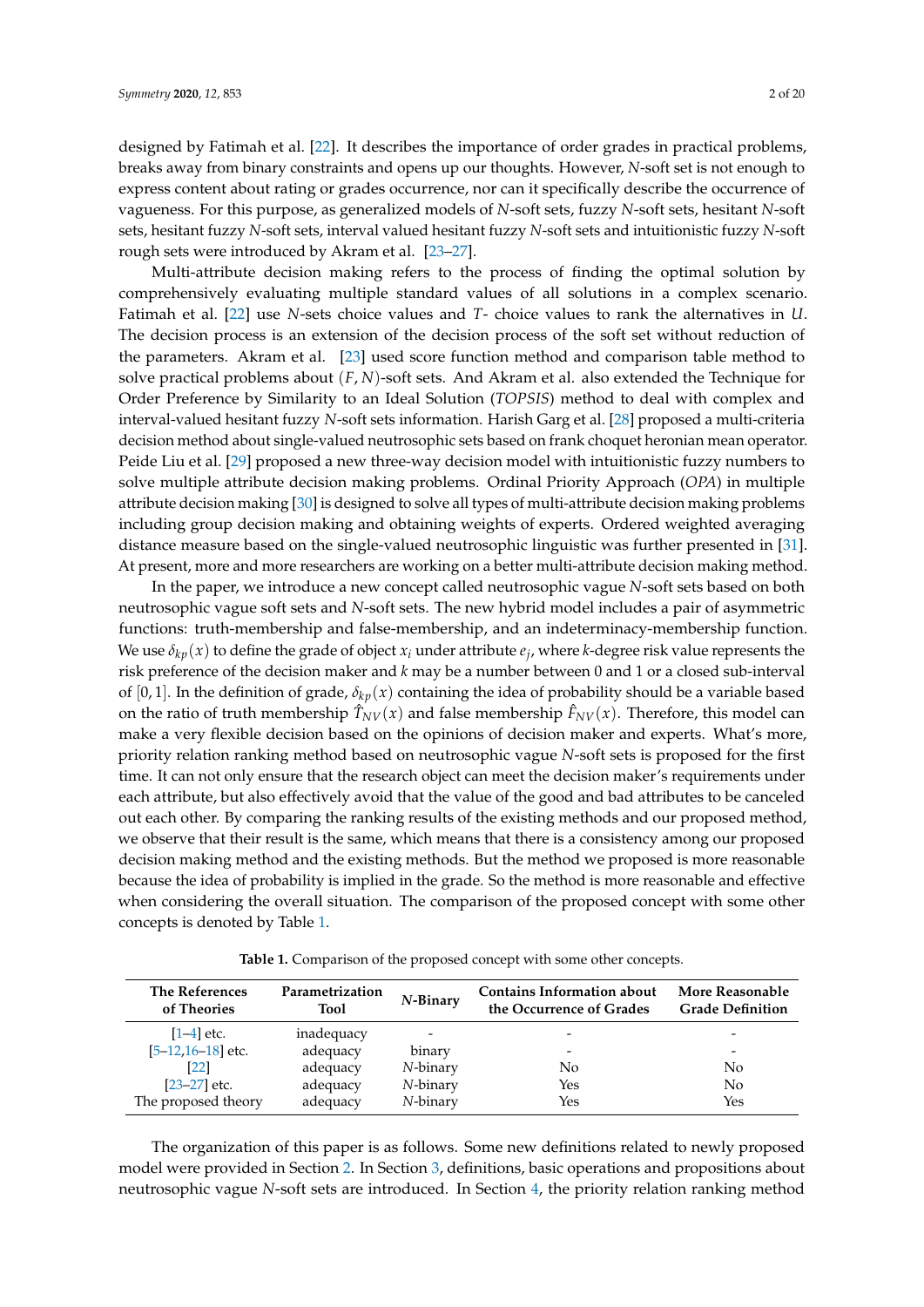based on neutrosophic vague *N*-soft sets is proposed and it is applied to practical problems. Finally, conclusion is presented in Section [5.](#page-17-0)

### <span id="page-2-0"></span>**2. Preliminaries**

In this section, in order to complete the presentation and facilitate future discussion, we will review several definitions that are useful for our paper.

**Definition 1.** [\[4\]](#page-18-3) Let  $U = \{x_1, x_2, \dots, x_n\}$ . A vague set  $A = \{x_i, [t_A(x_i), 1 - f_A(x_i)] \mid x_i \in U\}$ , i.e.,  $A(x_i) = [t_A(x_i), 1 - f_A(x_i)]$  and the condition  $0 \le t_A(x_i) \le 1 - f_A(x_i)$  should hold for any  $x_i \in U$ ,  $x_i$  *to the vague of*  $A(x_i)$  *is called the true membership degree of element*  $x_i$  *to the vague set*  $A$ *, while*  $f_A(x_i)$  *is the degree of false membership of the element x<sup>i</sup> to the vague set A.*

**Definition 2.** [\[4\]](#page-18-3) Let  $U = \{x_1, x_2, \dots, x_n\}$ , A, B be two vague sets, then their union, intersection, and the *complement of vague sets A are defined as follows:*

$$
A \cup B = \{ (x_i, [max(t_A(x_i), t_B(x_i)), max(1 - f_A(x_i), 1 - f_B(x_i))] \mid x_i \in U) \},
$$
  
\n
$$
A \cap B = \{ (x_i, [min(t_A(x_i), t_B(x_i)), min(1 - f_A(x_i), 1 - f_B(x_i))] \mid x_i \in U) \},
$$
  
\n
$$
A^c = \{ (x_i, [f_A(x_i), 1 - t_A(x_i)] \mid x_i \in U) \}.
$$

**Definition 3.** [\[4\]](#page-18-3) Let  $U = \{x_1, x_2, \dots, x_n\}$ , A, B be two vague sets. If  $\forall x_i \in U$ ,  $t_A(x_i) \le t_B(x_i)$ , 1 –  $f_A(x_i) \leq 1 - f_B(x_i)$ , then A is called a vague subset of B, denoted by  $A \subseteq B$ , where  $1 \leq i \leq n$ .

**Definition 4.** *[\[13\]](#page-18-12) Let U be a universe of objects. A neutrosophic set A<sup>N</sup> in U is characterized by a truth-membership function TA<sup>N</sup> , a indeterminacy-membership function IA<sup>N</sup> and a falsity-membership function*  $F_{A_N}$ .  $T_{A_N}(x)$ ,  $I_{A_N}(x)$  and  $F_{A_N}(x)$  are real standard or nonstandard subsets of  $]$   $^-0$ ,  $1^+[$ . It can be written as  $A_N=\{<\mathit{x}$ ,  $(T_{A_N}(x),I_{A_N}(x),F_{A_N}(x))>:x\in U\}.$  There is no restriction on the sum of  $T_{A_N}(x)$ ,  $I_{A_N}(x)$ *and*  $F_{A_N}(x)$ , so<sup>−</sup>0 ≤ sup $T_{A_N}(x)$  + sup $I_{A_N}(x)$  + sup $F_{A_N}(x)$  ≤ 3<sup>+</sup>.

Here,  $1^+ = 1 + \varepsilon$ , where 1 is its standard part and  $\varepsilon$  its non-standard part. Similarly,  $^-0 = 0 - \varepsilon$ , where 0 is its standard part and  $\varepsilon$  its non-standard part. However,  $]$   $^-$  0,  $1^+ [$  will be difficult to be applied in the real applications, so we need to replace  $]$   $^-0$ ,  $1^+$   $[$  with the interval  $[0,1]$  in practical applications. We can see single valued neutrosphic sets in [\[32\]](#page-19-7).

**Definition 5.** [\[15\]](#page-18-14) Let  $A_{NV}$  is a neutrosophic vague set on the universe of U and  $A_{NV} = \{ < x; \hat{T}_{A_{NV}}(x) \}$  $\hat{I}_{A_{NV}}(x)$ ;  $\hat{F}_{A_{NV}}(x)$ ;  $x\in U>\}$  whose truth-membership, indeterminacy-membership, and falsity-membership *functions are defined as follows:*

$$
\hat{T}_{A_{NV}}(x)=[T_{A_{NV} }^- ,T_{A_{NV} }^+ ]=[T_{A_{NV} }^- ,1-F_{A_{NV} }^- ] ,\hat{I}_{A_{NV} }(x)=[I_{A_{NV} }^- ,I_{A_{NV} }^+ ],\\\hat{F}_{A_{NV} }(x)=[F_{A_{NV} }^- ,F_{A_{NV} }^+ ]=[F_{A_{NV} }^- ,1-T_{A_{NV} }^- ] ,where \nonumber\\ 0\leq T_{A_{NV} }^- +T_{A_{NV} }^- +T_{A_{NV} }^- \leq 2^+ .
$$

**Definition 6.** *[\[15\]](#page-18-14) Let ANV and BNV be two neutrosophic vague sets in the universe U, then the intersection*  $H_{NV}=A_{NV}\cap B_{NV}$  , union  $C_{NV}=A_{NV}\cup B_{NV}$  and the complement of vague sets  $A_{NV}^c$  are defined as follows:

 $H_{NV} = \{ \langle x; \hat{T}_{H_{NV}}(x); \hat{I}_{H_{NV}}(x); \hat{F}_{H_{NV}}(x); x \in U \rangle \}$ 

 $where \quad \hat{T}_{H_{NV}}(x) = [min(T_A)]$ *A*<sup>*NV*</sup>*<i>T*<sub>B</sub><sup>*n*</sup><sub>B<sub>1</sub></sub> *BNV* ), *min*(*T* + *ANV* , *T* +  $\hat{I}_{B_{NV}}^+$ )],  $\hat{I}_{H_{NV}}(x) = [max(I_A^-)]$  $\overline{A}_{NV}$ ,  $I_{Bj}^ \bar{B}_{NV}^-$ ), max $(I_A^+)$  $A_{NV}^{+}$ ,  $I_{B_{i}}^{+}$  $\binom{+}{B_{NV}}$  $\hat{F}_{H_{NV}}(x) = [max(F_A^{-})]$  $\overline{A_{NV}}$ ,  $F_{B_N}^ \overline{B_{NV}}$ ),  $max(F_A^+)$  $A_{NV}^+$ ,  $F_{B_l}^+$  $\binom{m+1}{B_{NV}}$  )];

 $C_{NV} = \{ \langle x; \hat{T}_{C_{NV}}(x); \hat{I}_{C_{NV}}(x); \hat{F}_{C_{NV}}(x); x \in U \rangle \}$ 

 $\hat{T}_{C_{NV}}(x) = [max(T_A^{-1})]$ *A*<sub>*NV</sub>*, *T*<sub>*B*<sup>*I*</sup></sub></sub> *BNV* ), *max*(*T* + *ANV* , *T* +  $\hat{I}_{C_{NV}}^{\dagger}$ )],  $\hat{I}_{C_{NV}}^{\dagger}(x) = [min(I_A^{-1})]$  $\overline{A}_{NV}$ ,  $I_{Bj}^ \bar{B}_{NV}^-$ ), min $(I_A^+)$  $A_{NV}^{+}$ ,  $I_{B_{i}}^{+}$  $\binom{+}{B_{NV}}$  $\hat{F}_{C_{NV}}(x) = [min(F_A^-)]$  $\overline{A_{NV}}$ ,  $F_{B_N}^ \sum_{B_{NV}}$ ),  $min(F_A^+)$  $A_{NV}^+$ ,  $F_{B_l}^+$  $\binom{m+1}{B_{NV}}$  )];

$$
A_{NV}^c = \{ \langle x; \hat{T}_{A_{NV_x}}^c(x); \hat{I}_{A_{NV_x}}^c(x); \hat{F}_{A_{NV_x}}^c(x); x \in U \rangle \},\
$$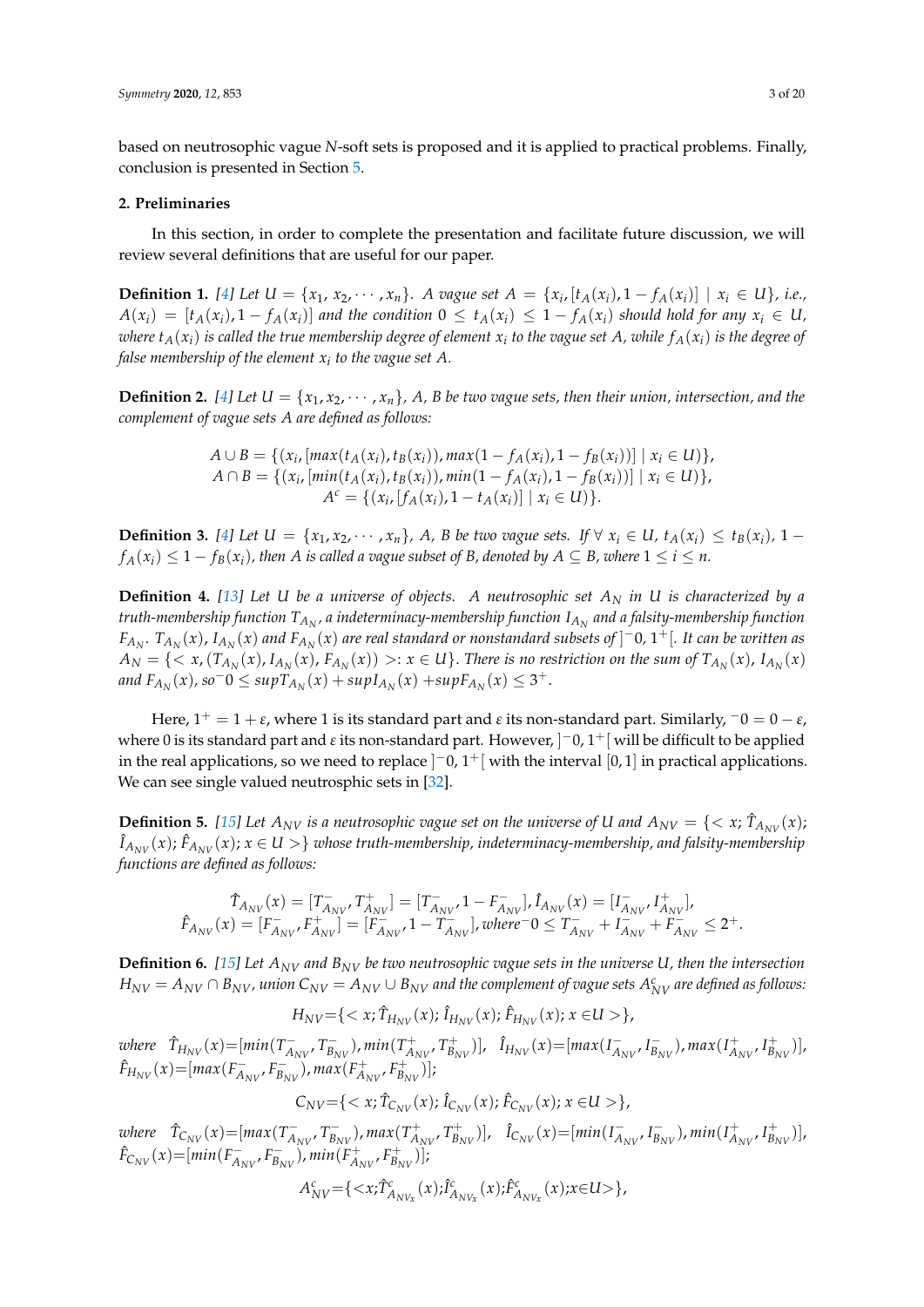where 
$$
\hat{T}_{A_{NV_x}}^c(x) = [1 - T_{A_{NV}}^+ 1 - T_{A_{NV}}^-]
$$
,  $\hat{I}_{A_{NV_x}}^c(x) = [1 - I_{A_{NV}}^+ 1 - I_{A_{NV}}^-]$ ,  $\hat{F}_{A_{NV_x}}^c(x) = [1 - F_{A_{NV}}^+ 1 - F_{A_{NV}}^-]$ .

**Definition 7.** [\[18\]](#page-18-17) Let *U* be a universe, *E* a set of parameters and  $T \subseteq E$ . ( $\hat{F}$ , *T*) is called a neutrosophic vague *soft set (NVSS) over U where*  $\hat{F}$  *is a mapping given by*  $\hat{F}: T \to NV(U)$ *, and NV(U) denotes the set of all neutrosophic vague subsets of U.*

**Definition 8.** [\[22\]](#page-19-0) Let U be a universe under consideration and E be a set of attributes,  $T \subseteq E$ . Let  $G =$  $\{0, 1, 2, \cdots, N-1\}$  *be a set of ordered grades, where*  $N \in \{2, 3, \cdots\}$ *. A triple*  $(F, T, N)$  *is called an N-soft set* on U if F is a mapping from T to  $2^{U\times G}$ , for each  $t\in T$  and  $x\in U$ , there is a unique  $(x,g_t)\in U\times G$  such that  $(x, g_t)$  ∈  $F(t)$ ,  $g_t$  ∈ *G*.

## <span id="page-3-0"></span>**3. Neutrosophic Vague** *N***-Soft Sets**

*3.1. The Concept of Neutrosophic Vague N-Soft Sets*

If  $U = \{x_1, x_2, \dots, x_n\}$  and  $E = \{e_1, e_2, \dots, e_m\}$ . We denote by  $NV(E)$  the set of all neutrosophic vague soft sets on *U*, then we describe the mapping *NV* as :

$$
NV(e_j) = \{ \langle x_1, \hat{T}_{NV}(x_1), \hat{I}_{NV}(x_1), \hat{F}_{NV}(x_1) \rangle, \dots, \langle x_n, \hat{T}_{NV}(x_n), \hat{I}_{NV}(x_n), \hat{F}_{NV}(x_n) \rangle \} = \{ \langle x_1, [\hat{T}_{NV}(x_1), \hat{T}_{NV}(x_1)], [\hat{I}_{NV}(x_1), \hat{I}_{NV}(x_1)], [\hat{F}_{NV}(x_1), \hat{F}_{NV}(x_1)] \rangle, \dots, \langle x_n, [\hat{T}_{NV}(x_n), \hat{T}_{NV}(x_n)], [\hat{I}_{NV}(x_n), \hat{I}_{NV}(x_n)], [\hat{F}_{NV}(x_n), \hat{F}_{NV}(x_n)] \rangle \},
$$

where  $e_j \in E$ ,  $x_i \in U$ ,  $T_{NV}^+(x_i) = 1 - F_{NV}^-(x_i)$ ,  $F_{NV}^+(x_i) = 1 - T_{NV}^-(x_i)$ ,  $-0 \leq T_{NV}^-(x_i) + I_{NV}^-(x_i) +$  $F_{NV}^-(x_i) \leq 2^+$ .  $\hat{T}_{NV}(x_i)$ ,  $\hat{I}_{NV}(x_i)$ ,  $\hat{F}_{NV}(x_i) \subseteq [0,1]$ ,  $i = 1,2,\cdots,n$ ;  $j = 1,2,\cdots,m$ .

**Definition 9.** Let  $U = \{x_1, \dots, x_i, \dots, x_n\}$  be a universe of objects under consideration and  $E =$ {*e*1, · · · ,*e<sup>j</sup>* , · · · ,*em*} *be the universal set of parameters, T* ⊆ *E. A pair* (*NV*, *K*) *is called a neutrosophic vague N*-soft set (NVNSS), when  $K = (F, T, N)$  is an *N*-soft set on *U* with  $N \in \{2, 3, \dots\}$  and a set of ordered grades  $G=\{0,1,\cdots,N-1\}.$   $NV$  is a mapping  $NV{:}$   $T\to\bigcup_{e_j\in T}{\cal N}{\cal V}(NV(e_j)),$   $e_j\in T$ ,  $i=1,2,\cdots,n;$  $j = 1, 2, \cdots, m$ .

For each  $e_j \in T$  and ,  $x_i \in U$ , there exists a unique  $(x_i, g_{ij}) \in U \times G$  such that  $g_{ij} \in G$ . That is to say :

$$
\mathcal{NV}(NV(e_j)) = \{ \langle (x_1, g_{1j}), \hat{T}_{NV}(x_1), \hat{I}_{NV}(x_1), \hat{F}_{NV}(x_1) \rangle, \\ \cdots, \langle (x_n, g_{nj}), \hat{T}_{NV}(x_n), \hat{I}_{NV}(x_n), \hat{F}_{NV}(x_n) \rangle \}.
$$

Neutrosophic vague *N*-soft sets, combining the advantages of neutrosophic vague soft sets and *N*-soft sets, are more accurate in dealing with vague and uncertain problems. If we only use the  $\hat{T}_{NV}(x)$ to evaluated the research objects, we will ignore the effect of  $\hat{I}_{NV}(x)$  and  $\hat{F}_{NV}(x)$  in decision making problems. Hence the grading criteria followed by the membership  $\hat{T}_{NV}(x)$ ,  $\hat{I}_{NV}(x)$  and  $\hat{F}_{NV}(x)$  of research objects according to parameters.

Feng's expectation score function [\[33\]](#page-19-8) is  $\delta(A) = \frac{t_A - f_A + 1}{2} = \frac{t_A + t_A + h_A}{2} = t_A + \frac{h_A}{2}$ , so it aims to distribute the degree of hesitation equally to truth membership and false membership respectively. However, hesitation is not the same degree of support and opposition actually. In our daily life, we will encounter a lot of uncertain things. How to use these hesitant information efficiently to solve the problems is the key.

If we make decisions based on the opinions of everyone, we need to predict the hesitant parts, for which  $\delta_{kp}(x)$  plays an important role.  $\delta_{kp}(x)$  containing the idea of probability should be a variable based on the ratio of truth membership  $\hat{T}_{NV}(x)$  and false membership  $\hat{F}_{NV}(x)$ . The following concept provides an updated version of Feng's expectation score function.

**Definition 10.** *The expectation score function of neutrosophic vague soft sets based on probability*  $\delta_{kp}$  *is a mapping.*  $\delta_{kp}$  :  $U \to [0, 1]$ . Here for each parameter e, we can get the grade by  $\delta_{kp}(x)$  on the universe U.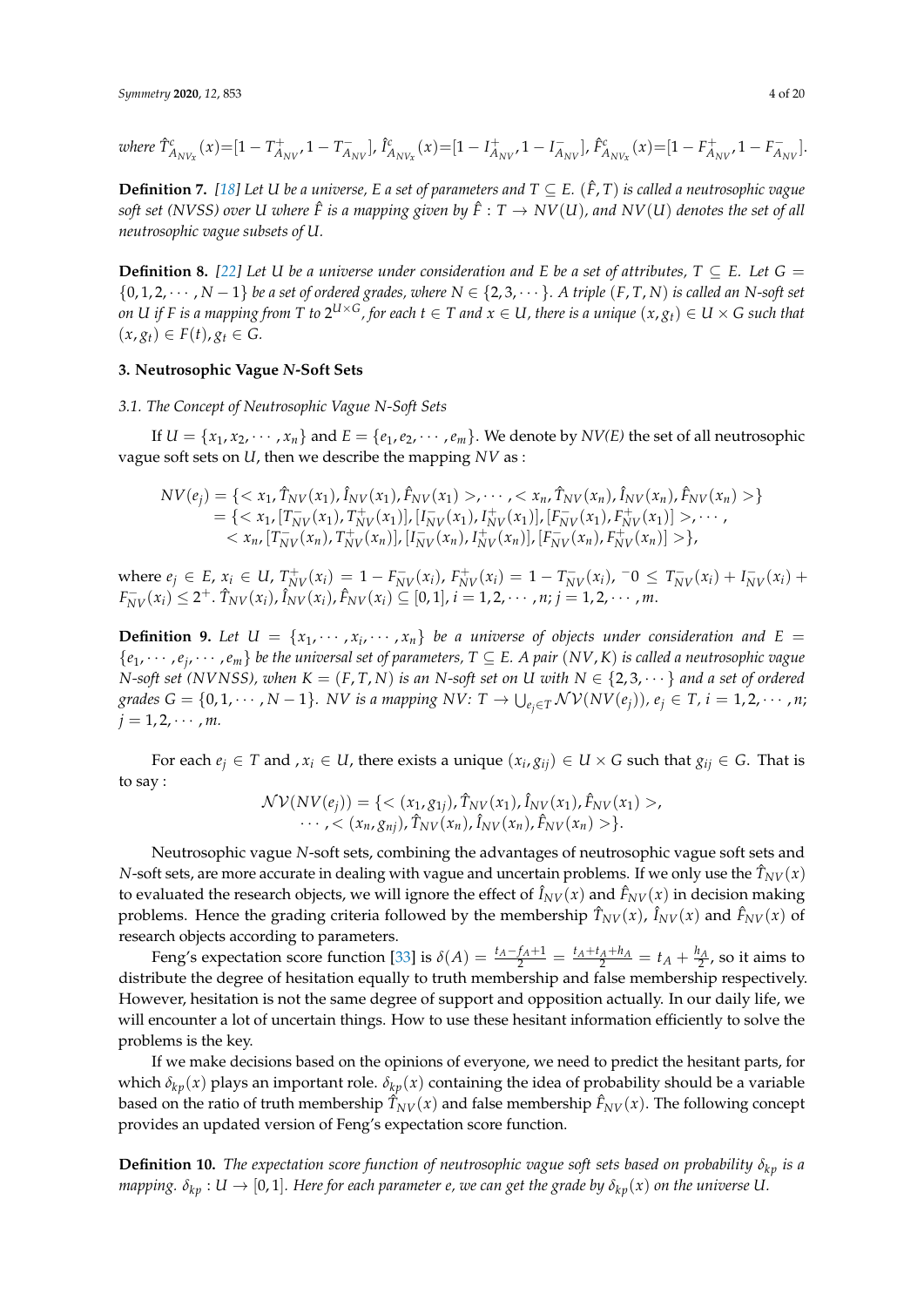$$
\delta_{kp}(x) = \bar{\alpha} + \frac{\bar{\alpha}}{\bar{\alpha} + \bar{\gamma}} \cdot \bar{\beta},\tag{1}
$$

where  $\alpha = T_{NV}^-(x) + \hat{k}(T_{NV}^+(x) - T_{NV}^-(x))$ ,  $\beta = I_{NV}^-(x) + \hat{k}(I_{NV}^+(x) - I_{NV}^-(x))$ ,  $\gamma = F_{NV}^+(x) \hat{k}(F_{NV}^+(x)-F_{NV}^-(x)),\bar{\alpha}=\frac{\alpha}{\alpha+\beta+\gamma},\bar{\beta}=\frac{\beta}{\alpha+\beta+\gamma},\bar{\gamma}=\frac{\gamma}{\alpha+\beta+\gamma},$  and satisfies  $\hat{k}\in[0,1].$ 

**Remark 1.** *Here are a few explanations as follows:*

- *1. δkp*(*x*) *contains the idea of probability, and forecasts the degree of support according to the ratio of support and opposition.*
- 2. If the decision maker's risk attitude is not clear, then *k*-degree risk value is a interval value  $[k^-, k^+]$ . *In general, k-degree risk value can be divided into the following two cases.*
	- *(1) If*  $k^- = k^+$ *, we think*  $\hat{k} = k^- = k^+$ *;*
	- *(2) If*  $k^- \neq k^+$ , we think  $\hat{k} = \sqrt{k^- \cdot k^+}$  or  $\hat{k} = \frac{k^- + k^+}{2}$  $\frac{+\kappa}{2}$ .
- *3. In the definition of δkp*(*x*)*, α*, *β*, *γ represent k-degree risk value of the three interval values denoted by*  $\hat{T}_{NV}(x)$ ,  $\hat{I}_{NV}(x)$  and  $\hat{F}_{NV}(x)$ . Decision maker can choose the appropriate k-degree risk value according to *actual situations, so it is more flexible and convenient to solve uncertain problems.*
- *4.*  $\alpha$ ,  $\bar{\beta}$ ,  $\bar{\gamma}$  are the standardized value of  $\alpha$ ,  $\beta$ ,  $\gamma$  respectively. Hence  $\delta_{kp}(x) \in [0,1]$ .

**Proposition 1.** *From the Definition 10, we can get the equation*  $\delta_{kp}(x) = \alpha$ *.* 

**Proof.** Since

$$
\delta_{kp}(x) = \bar{\alpha} + \frac{\bar{\alpha}}{\bar{\alpha} + \bar{\gamma}} \cdot \bar{\beta}
$$
\n
$$
= \frac{\alpha}{\alpha + \beta + \gamma} + \frac{\frac{\alpha}{\alpha + \beta + \gamma}}{\frac{\alpha}{\alpha + \beta + \gamma} + \frac{\gamma}{\alpha + \beta + \gamma}} \cdot \frac{\beta}{\alpha + \beta + \gamma}
$$
\n
$$
= \frac{\alpha}{\alpha + \beta + \gamma} + \frac{\alpha}{\alpha + \gamma} \cdot \frac{\beta}{\alpha + \beta + \gamma}
$$
\n
$$
= \frac{1}{\alpha + \beta + \gamma} \cdot (\alpha + \frac{\alpha \beta}{\alpha + \gamma})
$$
\n
$$
= \frac{\alpha}{\alpha + \gamma};
$$

And then

$$
\alpha + \gamma = T_{NV}^{-}(x) + \hat{k}(T_{NV}^{+}(x) - T_{NV}^{-}(x)) + F_{NV}^{+}(x) - \hat{k}(F_{NV}^{+}(x_{ij}) - F_{NV}^{-}(x))
$$
  
=  $T_{NV}^{-}(x) + \hat{k}(1 - F_{NV}^{-}(x) - T_{NV}^{-}(x)) + 1 - T_{NV}^{-}(x) - \hat{k}(1 - T_{NV}^{-}(x) - F_{NV}^{-}(x))$   
= 1;

So  $\delta_{kp}(x) = \alpha$ , where  $T_{NV}^+(x) = 1 - F_{NV}^-(x)$ ,  $F_{NV}^+(x) = 1 - T_{NV}^-(x)$ .

Of course, the decision maker can follow this criteria on the basis of different objects under different attributes to give the grades:

$$
0.0 \le \delta_{kp}(x) < 0.1, \text{ when } g = 0; \\
0.1 \le \delta_{kp}(x) < 0.3, \text{ when } g = 1; \\
0.3 \le \delta_{kp}(x) < 0.5, \text{ when } g = 2; \\
0.5 \le \delta_{kp}(x) < 0.8, \text{ when } g = 3; \\
0.8 \le \delta_{kp}(x) \le 1.0, \text{ when } g = 4.
$$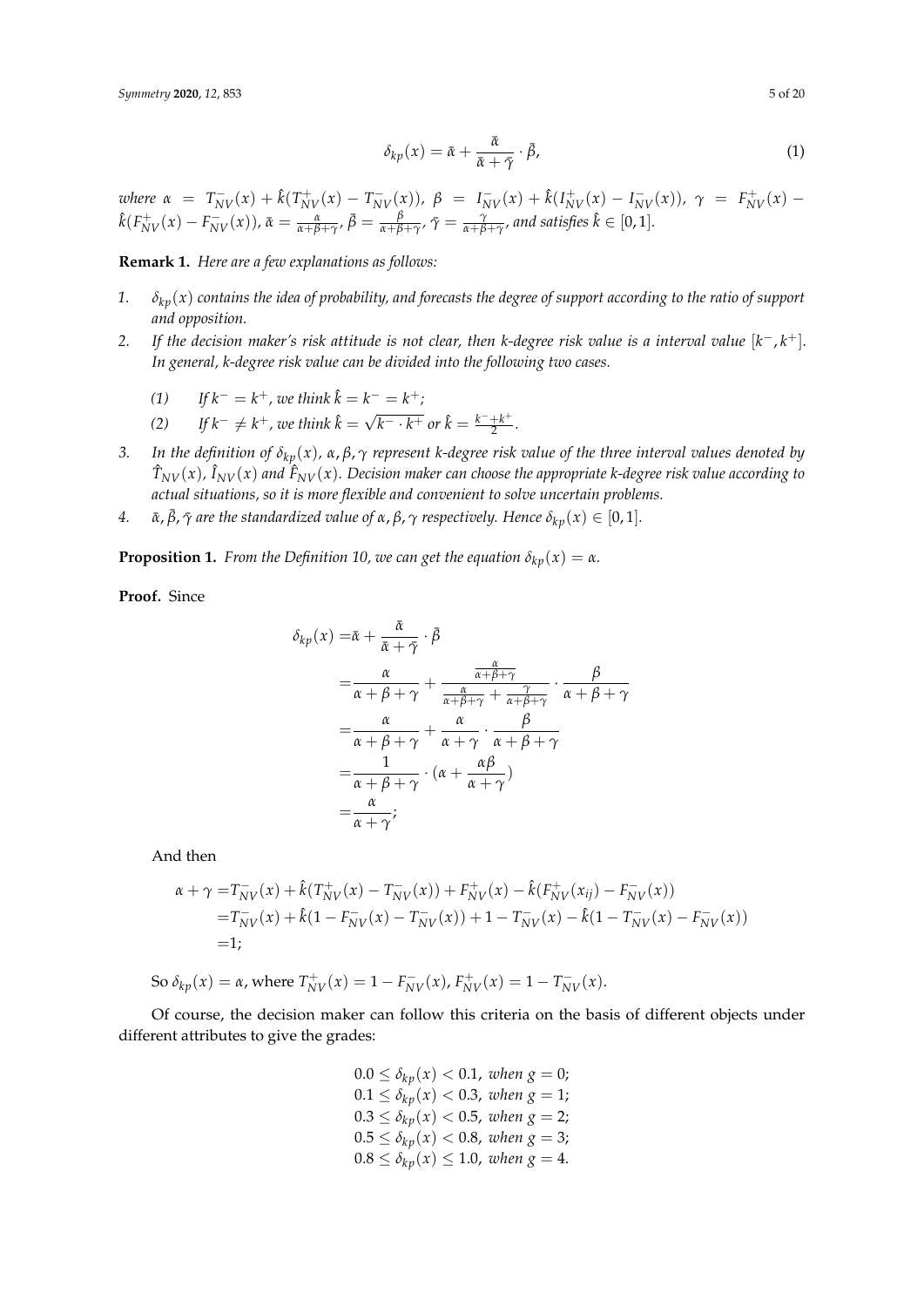#### **Remark 2.** *Here are a few instructions as follows:*

*1. Any NV2SS can be naturally associated with a neutrosophic vague soft set. We define a NV2SS,*  $f : E \rightarrow$  $\frac{N}{V}$ <sup>(*U*×(0,1)</sup>) *with a*  $\frac{N}{\sigma}$ , *E*), *so for every e*<sub>*j*</sub>  $\in$  *E*, *we can get* 

$$
\sigma(e_j) = \{ (x, \hat{T}_{NV}(x), \hat{I}_{NV}(x), \hat{F}_{NV}(x)) \mid < (x, 1), \hat{T}_{NV}(x), \hat{I}_{NV}(x), \hat{F}_{NV}(x) > \in f(e_j) \}.
$$

- *2. Any NV*2*SS on a universe U can be taken as an NVN*∗*SS with N*<sup>∗</sup> > *N arbitrary. That is to say that the grade N*<sup>∗</sup> *exists, but it's never be used.*
- *3. Grade* 0 ∈ *G represents the lowest grade. It doesn't mean that there is incomplete information.*

**Example 1.** Let  $U = \{x_1, x_2, x_3\}$  represents different films and  $T = \{e_1, e_2\} = \{actor, type\}$  be the set of *parameters. If we use a 0.5-degree risk value (* $\hat{k} = 0.5$ *), a neutrosophic vague 4-soft set*  $(NV_1, K_1)$  *can be obtained from Table [2](#page-5-0) easily.*

<span id="page-5-0"></span>

| $(NV_1,K_1)$  | Ľ1                                                            | e                                                             |
|---------------|---------------------------------------------------------------|---------------------------------------------------------------|
| $x_1$         | $\langle 3, [0.20, 0.80], [0.10, 0.90], [0.20, 0.80] \rangle$ | $\langle 1, [0.10, 0.30], [0.50, 0.70], [0.70, 0.90] \rangle$ |
| $\mathcal{X}$ | $\langle 3, [0.30, 0.90], [0.30, 0.50], [0.10, 0.70] \rangle$ | $\langle 3, [0.40, 0.80], [0.30, 0.60], [0.20, 0.60] \rangle$ |
| $x_{3}$       | $\langle 2, [0.40, 0.50], [0.30, 0.50], [0.50, 0.60] \rangle$ | $\langle 2, [0.20, 0.70], [0.20, 0.50], [0.30, 0.80] \rangle$ |

**Table 2.** The (*NV*<sup>1</sup> , *K*1) in Example 1.

*3.2. The Operations and Propositions of NVNSSs*

**Definition 11.** Let  $(NV_1, K_1)$  and  $(NV_2, K_2)$  be two *NVNSSs* on a universe U, where  $K_1 = (NV_1, T, N_1)$ *and*  $K_2 = (NV_2, S, N_2)$  *are N-soft sets at the same k-degree risk value.*  $T \subseteq E$ ,  $S \subseteq E$ . If  $\forall x \in U$ ,

- $(T)$  *T* ⊆ *S*;
- *(2) g*<sub>1</sub> ≤ *g*<sub>2</sub>*;*
- *(3) NV*<sup>1</sup> *is also a neutrosophic vague soft subset of NV*2*.*

*That is to say*

$$
\hat{T}_{NV_1}(x) \leq \hat{T}_{NV_2}(x), \hat{I}_{NV_1}(x) \geq \hat{I}_{NV_2}(x), \hat{F}_{NV_1}(x) \geq \hat{F}_{NV_2}(x) \Leftrightarrow T^-_{NV_1}(x) \leq T^-_{NV_2}(x), T^+_{NV_1}(x) \leq T^+_{NV_2}(x);
$$
\n
$$
I^-_{NV_1}(x) \geq I^+_{NV_2}(x), I^+_{NV_1}(x) \geq I^-_{NV_2}(x); F^-_{NV_1}(x) \geq F^-_{NV_2}(x), F^+_{NV_1}(x) \geq F^+_{NV_2}(x).
$$

*Then*  $(NV_1, K_1)$  *is said to be a neutrosophic vague N-soft subset of*  $(NV_2, K_2)$ *, denoted by*  $(NV_1, K_1) \subseteq$  $(NV_2, K_2)$ .

**Example 2.** Let  $(NV_2, K_2)$  be a neutrosophic vague 5-soft set in Table [3.](#page-6-0) S  $\subseteq$  E and S = { $e_1, e_2, e_3, e_4$ } =  ${factor, type, advertisement, social meaning}.$  *If we use a 0.5-degree risk value* ( $\hat{k} = 0.5$ ), then we can find  $(NV_1)$  $K_1$ )  $\subseteq$  (*NV*<sub>2</sub>,  $K_2$ )

**Definition 12.** Let  $(NV_1, K_1)$  and  $(NV_2, K_2)$  be two *NVNSSs* on a universe U, where  $K_1 = (NV_1, T, N_1)$ *and*  $K_2 = (NV_2, S, N_2)$  are *N-soft sets at the same k-degree risk value. Then*  $(NV_1, K_1)$  and  $(NV_2, K_2)$  are said *to be equal if and only if*  $(NV_1, K_1) \subseteq (NV_2, K_2)$  *and*  $(NV_2, K_2) \subseteq (NV_1, K_1)$ *.*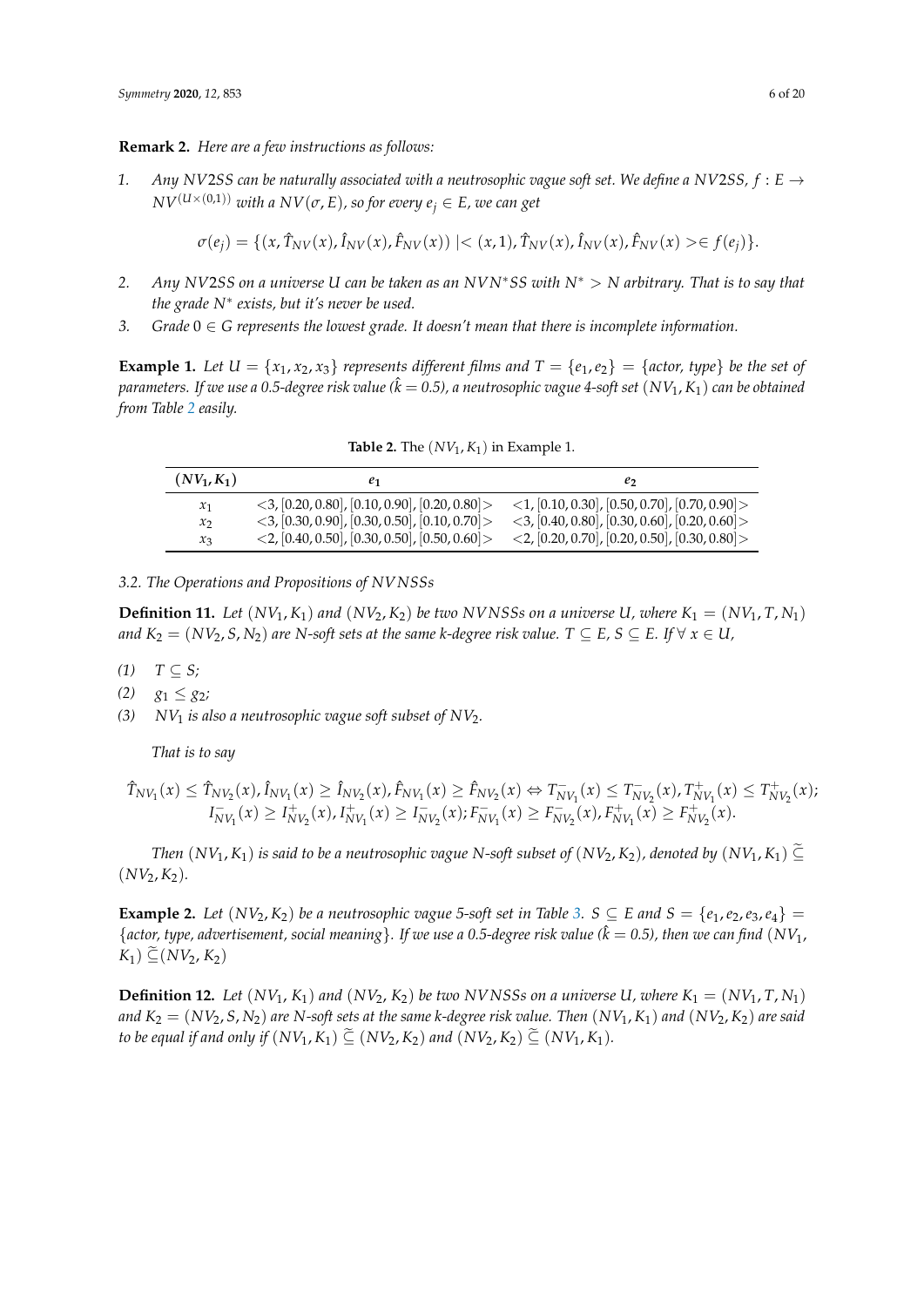<span id="page-6-0"></span>

| $(NV_2,K_2)$ | e <sub>1</sub>                                                | e <sub>2</sub>                                                |
|--------------|---------------------------------------------------------------|---------------------------------------------------------------|
| $x_1$        | $<$ 3, [0.30, 0.90], [0.10, 0.70], [0.10, 0.70] >             | $\langle 2, [0.20, 0.40], [0.50, 0.60], [0.60, 0.80] \rangle$ |
| $x_2$        | $\langle 3, [0.40, 0.80], [0.20, 0.40], [0.10, 0.60] \rangle$ | $\langle 3, [0.50, 0.90], [0.30, 0.50], [0.10, 0.50] \rangle$ |
| $x_3$        | $\langle 3, [0.50, 0.80], [0.20, 0.30], [0.20, 0.50] \rangle$ | $<$ 3, [0.40, 0.70], [0.20, 0.30], [0.30, 0.60] >             |
| $(NV_2,K_2)$ | $e_3$                                                         | e4                                                            |
| $x_1$        | $<$ 3, [0.50, 0.80], [0.10, 0.90], [0.20, 0.50] >             | $\langle 4, [0.80, 0.90], [0.50, 0.70], [0.10, 0.20] \rangle$ |
| $x_2$        | $\langle 4, [0.70, 0.90], [0.30, 0.50], [0.10, 0.30] \rangle$ | $\langle 4, [0.70, 0.90], [0.30, 0.60], [0.10, 0.30] \rangle$ |
| $x_3$        | <4, $[0.80, 0.90]$ , $[0.30, 0.50]$ , $[0.10, 0.20]$          | $<$ 3, [0.60, 0.80], [0.20, 0.50], [0.20, 0.40]>              |

**Table 3.** The  $(NV_2, K_2)$  in Example 2.

**Definition 13.** *A* (*NV*, *K*)-soft set is a neutrosophic null vague *N*-soft set denoted by  $\mathcal{D}_{NV}$ . And  $\mathcal{D}_{NV}(e_i)$  =  ${<(x_1,0), [0,0], [1,1], [1,1] >}, \cdots, {<(x_n,0), [0,0], [1,1], [1,1] >}, where \forall e_j \in T \subseteq E.$ 

**Definition 14.** *A* (*NV, K*)-soft set is a neutrosophic absolute vague N-soft set denoted by  $A_{NV}$ .  $A_{NV}(e_i)$  =  ${<(o_1, N-1), [1, 1], [0, 0], [0, 0] >}, \cdots, {<(o_n, N-1), [1, 1], [0, 0], [0, 0] >}, where \forall e_i \in T \subseteq E.$ 

**Definition 15.** Let  $(NV_1, K_1)$  be a NVNSS. The complement of  $(NV_1, K_1)$  is denoted by  $(NV_1, K_1)^c$ , if  $\forall$  $e_j \in T$  and  $x_i \in U$ ,  $N_1 \widetilde{\cap} N_1^c = \phi$ ,  $N V_1^c$  is a neutrosophic vague N-soft complement of  $N V_1$ .  $N V_1^c$  is defined by

$$
\hat{T}_{NV_1}^c(x_i) = [1 - T_{NV_1}^+(x_i), 1 - T_{NV_1}^-(x_i)] = [F_{NV_1}^-(x_i), F_{NV_1}^+(x_i)], \n\hat{I}_{NV_1}^c(x_i) = [1 - I_{NV_1}^+(x_i), 1 - I_{NV_1}^-(x_i)], \n\hat{F}_{NV_1}^c(x_i) = [1 - F_{NV_1}^+(x_i), 1 - F_{NV_1}^-(x_i)] = [T_{NV_1}^-(x_i), T_{NV_1}^+(x_i)].
$$

Obviously,  $((NV_1, K_1)^c)^c \neq (NV_1, K_1)$  as the complements of *N*-soft set  $(K_1^c)$  are not the only one, so we can get many complements of  $(NV_1, K_1)$ .

<span id="page-6-1"></span>**Example 3.**  $(NV_1, K_1)^c$  is one of the complements of  $(NV_1, K_1)$ , and it can be obtained in Table [4.](#page-6-1)

| $(NV_1,K_1)^c$  |                                                               |                                                               |
|-----------------|---------------------------------------------------------------|---------------------------------------------------------------|
| $\mathcal{X}_1$ | $\langle 2, [0.20, 0.80], [0.10, 0.90], [0.20, 0.80] \rangle$ | $<$ 3, [0.70, 0.90], [0.30, 0.50], [0.10, 0.30]>              |
| $x_2$           | $\langle 2, [0.10, 0.70], [0.50, 0.70], [0.30, 0.90] \rangle$ | $\langle 2, [0.20, 0.60], [0.40, 0.70], [0.40, 0.80] \rangle$ |
| $x_{3}$         | $<$ 3, [0.50, 0.60], [0.50, 0.70], [0.40, 0.50] >             | $\langle 3, [0.30, 0.80], [0.50, 0.80], [0.20, 0.70] \rangle$ |

**Table 4.** One of the complements of (*NV*<sup>1</sup> , *K*1) in Example 3.

**Definition 16.** Let U be a universe, and let  $(NV_1, K_1)$  and  $(NV_2, K_2)$  be two NVNSSs,  $K_1 = (NV_1, T, N_1)$ *and K*<sup>2</sup> = (*NV*2, *S*, *N*2) *are N-soft sets on U at the same k-degree risk value. So their restricted intersection is denoted by*  $(NV_1, K_1) \tilde{\cap}_R (NV_2, K_2)$  *and it is defined as*  $(\eta_{NV}, K_1 \cap_R K_2)$ *, where*  $K_1 \cap_R K_2 = (E, T \cap$ S,  $min(N_1, N_2))$ ,  $\forall e_j \in T \cap S$  and  $x_i \in U$ ,  $\langle x_i, g_{ij} \rangle$ ,  $\hat{T}_{NV}(x_i)$ ,  $\hat{I}_{NV}(x_i)$ ,  $\hat{F}_{NV}(x_i) \rangle \in \eta_{NV}(e_j) \Leftrightarrow$ 

> $g_{ij} = min(g_{ij}^1, g_{ij}^2)$ ,  $\hat{T}_{NV}(x_i) = [min(T_N^-)]$  $T_{NV_1}^-(x_i)$ ,  $T_N^ \sum_{i=N}^{n} (x_i)$ ),  $min(T_N^+)$  $T_{NV_1}^+(x_i)$ ,  $T_N^+$  $\binom{m}{N} \binom{m}{2}$  $\hat{I}_{NV}(x_i) = [max(I_N^-)]$  $\bar{N}V_1(x_i)$ , *I*<sub>N</sub>  $\overline{N}V_2(\overline{x}_i)$ ), max $(I_N^+)$  $N_{V_1}^{+}(x_i)$ , *I*<sub>N</sub>  $\binom{+}{N V_2}(x_i))$  , and  $\hat{F}_{NV}(x_i) = [max(F_N \sum_{i=N}^{1}(x_i)$ ,  $F_N^{-}$  $\sum_{i=N}^{N} (x_i)$ ), max $(F_N^+$  $\bar{F}_{NV_1}^{+}(x_i)$ ,  $\bar{F}_{N}^{+}$  $\frac{1}{N V_2}(x_i))$ .

**Example 4.** Let  $U = \{x_1, x_2, x_3\}$  represents different films and  $T = \{e_1, e_2\} = \{actor, type\}$  be the set of *parameters.* If we use a 0.5-degree risk value ( $\hat{k} = 0.5$ ), a neutrosophic vague 4-soft set (NV<sub>3</sub>, K<sub>3</sub>) can be obtained *from Table [5](#page-7-0) easily.* So  $(NV_2, K_2)$   $\tilde{\cap}_R$   $(NV_3, K_3)$  *can be obtained from Table* [6.](#page-7-1)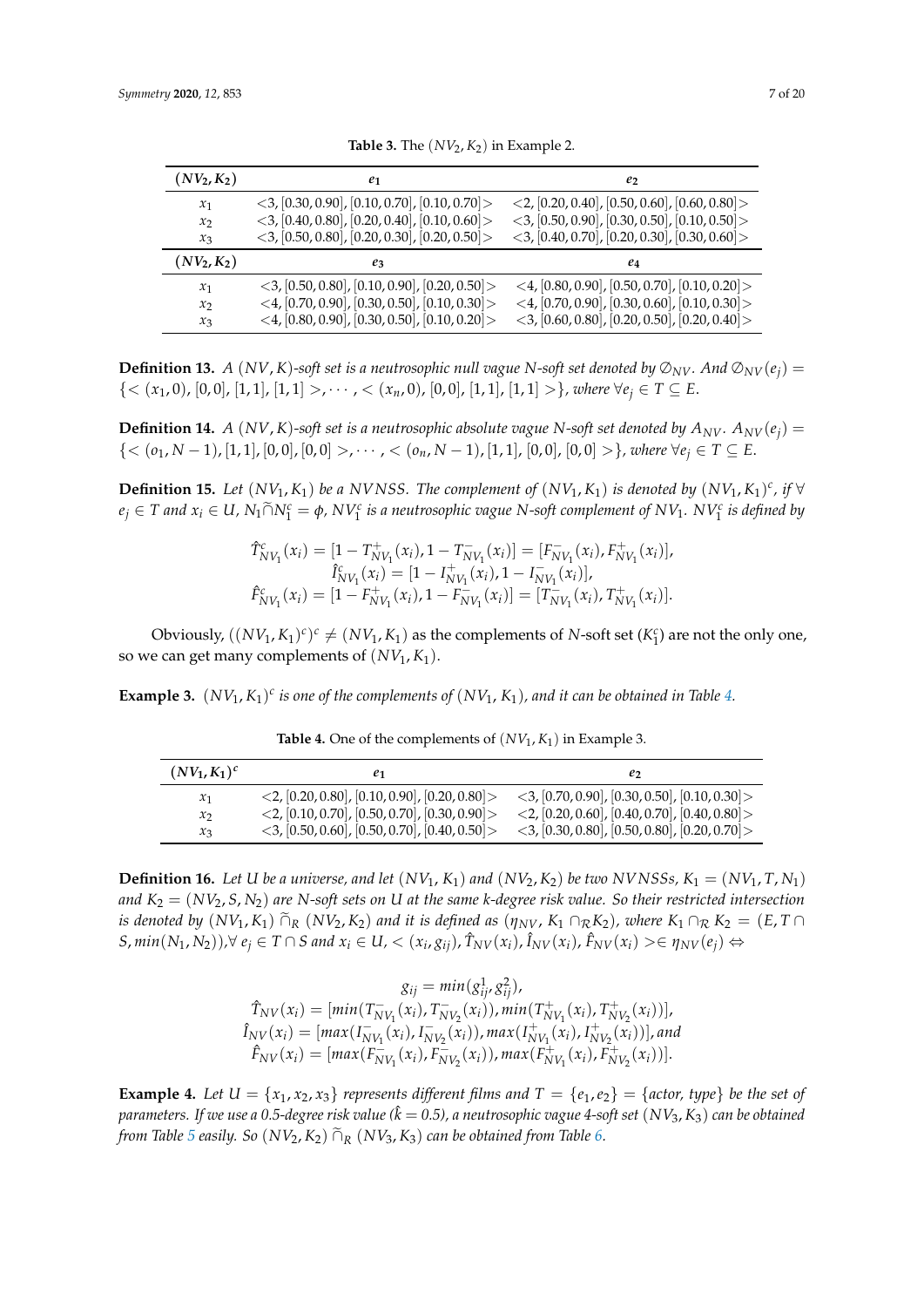<span id="page-7-0"></span>

| $(NV_3,K_3)$      | е1                                                            | e                                                             |
|-------------------|---------------------------------------------------------------|---------------------------------------------------------------|
| $x_1$             | $\langle 3, [0.60, 0.90], [0.10, 0.40], [0.10, 0.40] \rangle$ | $<$ 3, [0.40, 0.70], [0.20, 0.80], [0.30, 0.60] >             |
| $\mathcal{X}_{2}$ | $\langle 3, [0.70, 0.80], [0.20, 0.50], [0.20, 0.30] \rangle$ | $\langle 4, [0.70, 0.90], [0.20, 0.30], [0.10, 0.30] \rangle$ |
| $x_{3}$           | $\langle 2, [0.30, 0.40], [0.10, 0.40], [0.60, 0.70] \rangle$ | $\langle 3, [0.60, 0.70], [0.20, 0.40], [0.30, 0.40] \rangle$ |

**Table 5.** The  $(NV_3, K_3)$  in Example 4.

**Table 6.** The  $(NV_2, K_2)$   $\widetilde{\cap}_R (NV_3, K_3)$  in Example 4.

<span id="page-7-1"></span>

| $(NV_2, K_2) \tilde{\cap}_R (NV_3, K_3)$ |                                                               | e۶                                                            |
|------------------------------------------|---------------------------------------------------------------|---------------------------------------------------------------|
| $x_1$                                    | $\langle 3, [0.30, 0.90], [0.10, 0.70], [0.10, 0.70] \rangle$ | $\langle 2, [0.20, 0.40], [0.50, 0.80], [0.60, 0.80] \rangle$ |
| $x_2$                                    | $\langle 3, [0.40, 0.80], [0.20, 0.50], [0.20, 0.60] \rangle$ | $\langle 3, [0.50, 0.90], [0.30, 0.50], [0.10, 0.50] \rangle$ |
| $x_3$                                    | $\langle 2, [0.30, 0.40], [0.20, 0.40], [0.60, 0.70] \rangle$ | $\langle 3, [0.40, 0.70], [0.20, 0.40], [0.30, 0.60] \rangle$ |

**Definition 17.** *Let U be universe of objects, and let* (*NV*1, *K*1) *and* (*NV*2, *K*2) *be two NVNSSs,*  $K_1 = (NV_1, T, N_1)$  and  $K_2 = (NV_2, S, N_2)$  are *N-soft sets on U* at the same *k*-degree risk value. Then their *restricted union is denoted by*  $(NV_1, K_1)$   $\tilde{\cup}_R$   $(NV_2, K_2)$  *and it is defined as*  $(\zeta_{NV}, K_1 \cup_R K_2)$ *, where*  $K_1 \cup_R K_2$  =  $(E, T \cap S, max(N_1, N_2)), \forall e_j \in T \cap S \text{ and } x_i \in U, < (x_i, g_{ij}), \hat{T}_{NV}(x_i), \hat{I}_{NV}(x_i), \hat{F}_{NV}(x_i) > \in \zeta_{NV}(e_j) \Leftrightarrow$ 

> $g_{ij} = max(g_{ij}^1, g_{ij}^2)$ ,  $\hat{T}_{NV}(x_i) = [max(T_N^-)]$  $T_{NV_1}^-(x_i)$ ,  $T_N^ \sum_{i=N}^{N} (x_i)$ ), max $(T_N^+)$  $T_{NV_1}^+(x_i)$ ,  $T_N^+$  $\binom{m}{N} \binom{m}{2}$  $\hat{I}_{NV}(x_i) = [min(I_N^-)]$  $\bar{N}V_1(x_i)$ , *I*<sub>N</sub>  $\overline{N}V_2(\overline{x}_i)$ ),  $min(I_N^+)$  $N_{V_1}^{+}(x_i)$ , *I*<sub>N</sub>  $\left[\begin{array}{c} + \\ N V_2 \end{array}\right]$  ( $x_i$ ))], and  $\hat{F}_{NV}(x_i) = [min(F_N^{-1})]$  $\sum_{i=N}^{1} (x_i)$ ,  $F_N^{-}$  $\sum_{i=N}^{N} (x_i)$ ),  $min(F_N^+$  $F_{NV_1}^{+}(x_i)$ ,  $F_N^{+}$  $\frac{1}{N}V_2(x_i))$ .

<span id="page-7-2"></span>**Example 5.** *We consider the two neutrosophic vague 5-soft sets* (*NV*2, *K*2) *and* (*NV*3, *K*3) *defined in Example* 2 and 4 respectively. We know  $(NV_2, K_2)$   $\widetilde{\cup}_R$   $(NV_3, K_3)$  can be obtained from Table [7](#page-7-2) easily.

**Table 7.** The  $(NV_2, K_2)$   $\widetilde{\cup}_R (NV_3, K_3)$  in Example 5.

| $(NV_2,K_2)$    | $_{e_1}$                                                      | еz                                                            |
|-----------------|---------------------------------------------------------------|---------------------------------------------------------------|
| $\mathcal{X}_1$ | $\langle 3, [0.60, 0.90], [0.10, 0.40], [0.10, 0.40] \rangle$ | $<$ 3, [0.40, 0.70], [0.20, 0.60], [0.30, 0.60] >             |
| $\mathcal{X}$   | $\langle 3, [0.70, 0.80], [0.20, 0.40], [0.10, 0.30] \rangle$ | $\langle 4, [0.70, 0.90], [0.20, 0.30], [0.10, 0.30] \rangle$ |
| $x_{3}$         | $\langle 3, [0.50, 0.80], [0.10, 0.30], [0.20, 0.50] \rangle$ | $\langle 3, [0.60, 0.70], [0.20, 0.30], [0.30, 0.40] \rangle$ |

**Definition 18.** Let U be universe of objects, and let  $(NV_1, K_1)$  and  $(NV_2, K_2)$  be two NVNSSs,  $K_1 = (NV_1, T, N_1)$  and  $K_2 = (NV_2, S, N_2)$  are *N-soft sets on U* at the same *k-degree risk value. Then their extended intersection is denoted by*  $(NV_1, K_1) \tilde{P}_E (NV_2, K_2)$  *and it is defined as*  $(\xi_{NV}, K_1 \Gamma_{E} K_2)$ *, where*  $K_1$  $\cap_{\mathcal{E}} K_2 = (B, T \cup S, max(N_1, N_2)), \forall e_j \in T \cup S$  and  $x_i \in U, < (x_i, g_{ij}), \hat{T}_{NV}(x_i), \hat{I}_{NV}(x_i), \hat{F}_{NV}(x_i) > \in$  $ξ<sub>NV</sub>(e<sub>i</sub>)$  ⇔

 $(1)$   $e_i \in T - S$ :

$$
g_{ij} = g_{ij}^1 \hat{T}_{NV}(x_i) = [T_{NV_1}^-(x_i), T_{NV_1}^+(x_i)],
$$
  

$$
\hat{I}_{NV}(x_i) = [I_{NV_1}^-(x_i), I_{NV_1}^+(x_i)], and \hat{F}_{NV}(x_i) = [F_{NV_1}^-(x_i), F_{NV_1}^+(x_i)];
$$

 $(2)$   $e_i \in S - T$ :

$$
g_{ij} = g_{ij}^2 \hat{T}_{NV}(x_i) = [T_{NV_2}^-(x_i), T_{NV_2}^+(x_i)],
$$
  

$$
\hat{I}_{NV}(x_i) = [I_{NV_2}^-(x_i), I_{NV_2}^+(x_i)], and \hat{F}_{NV}(x_i) = [F_{NV_2}^-(x_i), F_{NV_2}^+(x_i)];
$$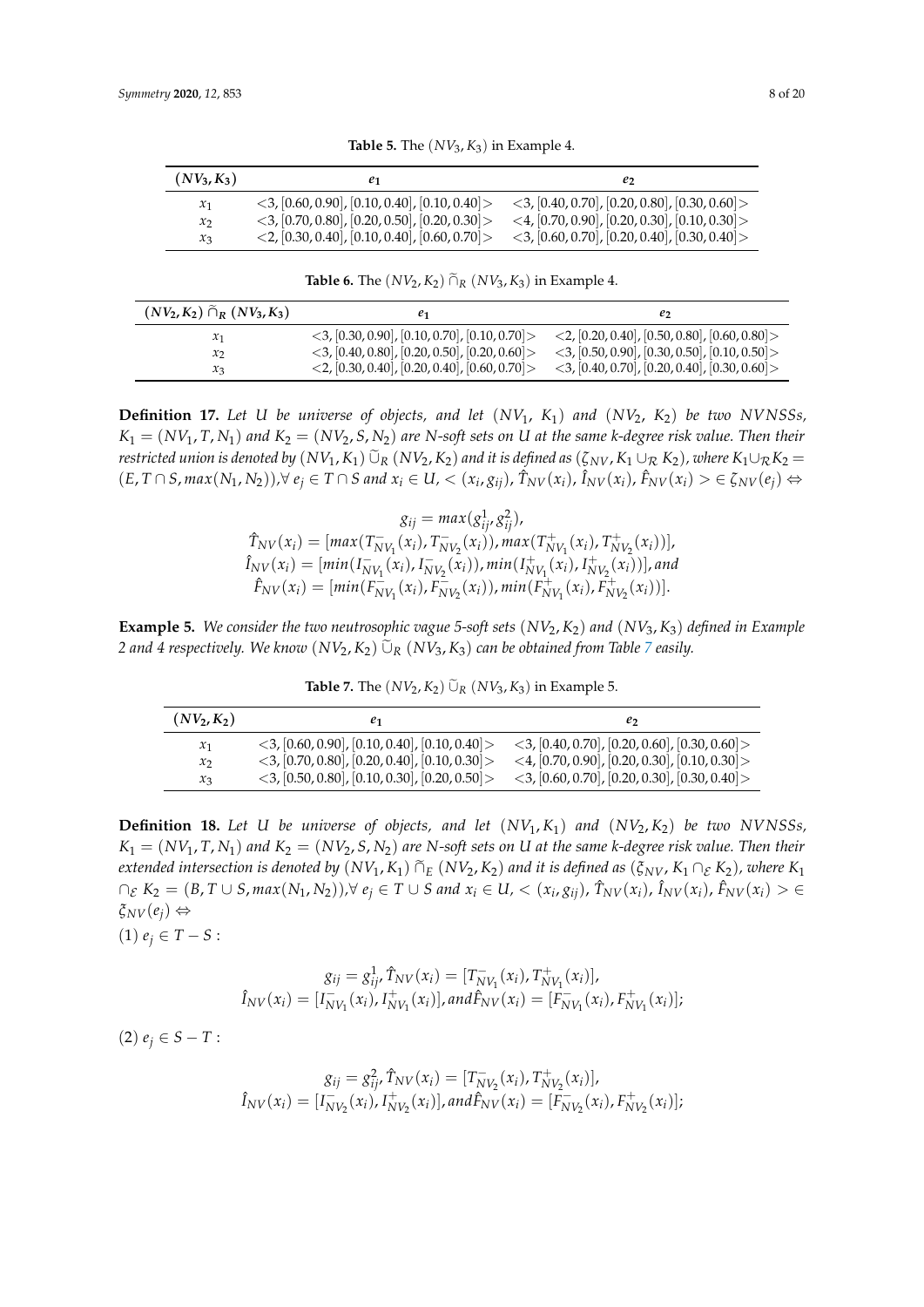$(3) e_j ∈ T ∩ S:$ 

$$
g_{ij} = min(g_{ij}^1, g_{ij}^2),
$$
  
\n
$$
\hat{T}_{NV}(x_i) = [min(T_{NV_1}^-(x_i), T_{NV_2}^-(x_i)), min(T_{NV_1}^+(x_i), T_{NV_2}^+(x_i))],
$$
  
\n
$$
\hat{I}_{NV}(x_i) = [max(I_{NV_1}^-(x_i), I_{NV_2}^-(x_i)), max(I_{NV_1}^+(x_i), I_{NV_2}^+(x_i))],
$$
  
\nand  $\hat{F}_{NV}(x_i) = [max(F_{NV_1}^-(x_i), F_{NV_2}^-(x_i)), max(F_{NV_1}^+(x_i), F_{NV_2}^+(x_i))].$ 

**Example 6.** *We consider the two neutrosophic vague 5-soft sets* (*NV*2, *K*2) *and* (*NV*3, *K*3) *defined in Example 2 and 4 respectively.*  $(NV_2, K_2)$   $\tilde{\cap}_E$   $(NV_3, K_3)$  *can be obtained from Table [8.](#page-8-0)* 

<span id="page-8-0"></span>

| $(NV_2, K_2)$ $\tilde{\cap}_E (NV_3, K_3)$ | e <sub>1</sub>                                                                                                                 | e <sub>2</sub>                                                                                         |  |
|--------------------------------------------|--------------------------------------------------------------------------------------------------------------------------------|--------------------------------------------------------------------------------------------------------|--|
| $x_1$                                      | $\langle 3, [0.30, 0.90], [0.10, 0.70], [0.10, 0.70] \rangle$                                                                  | $\langle 2, [0.20, 0.40], [0.50, 0.80], [0.60, 0.80] \rangle$                                          |  |
| $x_2$<br>$x_3$                             | $\langle 3, [0.40, 0.80], [0.20, 0.50], [0.20, 0.60] \rangle$<br>$\langle 2, [0.30, 0.40], [0.20, 0.40], [0.60, 0.70] \rangle$ | $<$ 3, [0.50, 0.90], [0.30, 0.50], [0.10, 0.50] ><br>$<$ 3, [0.40, 0.70], [0.20, 0.40], [0.30, 0.60] > |  |
| $(NV_2, K_2) \tilde{\cap}_E (NV_3, K_3)$   | $e_3$                                                                                                                          | $e_4$                                                                                                  |  |
| $x_1$                                      | $\langle 3, [0.50, 0.80], [0.10, 0.90], [0.20, 0.50] \rangle$                                                                  | $<$ 4, [0.80, 0.90], [0.50, 0.70], [0.10, 0.20] >                                                      |  |
| $x_2$                                      | $\langle 4, [0.70, 0.90], [0.30, 0.50], [0.10, 0.30] \rangle$                                                                  | $<$ 4, [0.70, 0.90], [0.30, 0.60], [0.10, 0.30]>                                                       |  |
| $x_3$                                      | <4, $[0.80, 0.90]$ , $[0.30, 0.50]$ , $[0.10, 0.20]$                                                                           | $<$ 3, [0.60, 0.80], [0.20, 0.50], [0.20, 0.40] >                                                      |  |

**Table 8.** The  $(NV_2, K_2)$   $\tilde{\cap}_E (NV_3, K_3)$  in Example 6.

**Definition 19.** Let U be universe of objects, and let  $(NV_1, K_1)$  and  $(NV_2, K_2)$  be NVNSSs,  $K_1 = (NV_1, T, N_1)$ and  $K_2 = (NV_2, S, N_2)$  are *N-soft sets on U* at the same *k-degree risk value. Then their extended union is denoted* by  $(NV_1, K_1)$   $\widetilde{\cup}_E (NV_2, K_2)$  and it is defined as  $(\rho_{NV}, K_1 \cup_{\mathcal{E}} K_2)$ , where  $K_1 \cup_{\mathcal{E}} K_2 = (B, T \cup S, max(N_1, N_2)),$  $\forall e_j \in T \cup S$  and  $x_i \in U$ ,  $\langle (x_i, g_{ij}), \hat{T}_{NV}(x_i), \hat{I}_{NV}(x_i), \hat{F}_{NV}(x_i) \rangle \in \rho_{NV}(e_j) \Leftrightarrow$  $(1)$   $e_j \in T - S$ :

$$
g_{ij} = g_{ij}^1 \hat{T}_{NV}(x_i) = [T_{NV_1}^-(x_i), T_{NV_1}^+(x_i)],
$$
  

$$
\hat{I}_{NV}(x_i) = [I_{NV_1}^-(x_i), I_{NV_1}^+(x_i)], and \hat{F}_{NV}(x_i) = [F_{NV_1}^-(x_i), F_{NV_1}^+(x_i)];
$$

 $(2)$   $e_j \in S - T$ :

$$
g_{ij} = g_{ij}^2 \hat{T}_{NV}(x_i) = [T_{NV_2}^-(x_i), T_{NV_2}^+(x_i)],
$$
  

$$
\hat{I}_{NV}(x_i) = [I_{NV_2}^-(x_i), I_{NV_2}^+(x_i)], and \hat{F}_{NV}(x_i) = [F_{NV_2}^-(x_i), F_{NV_2}^+(x_i)];
$$

 $(3) e_j ∈ T ∩ S:$ 

$$
g_{ij} = max(g_{ij}^1, g_{ij}^2),
$$
  
\n
$$
\hat{T}_{NV}(x_i) = [max(T_{NV_1}^-(x_i), T_{NV_2}^-(x_i)), max(T_{NV_1}^+(x_i), T_{NV_2}^+(x_i))],
$$
  
\n
$$
\hat{I}_{NV}(x_i) = [min(I_{NV_1}^-(x_i), I_{NV_2}^-(x_i)), min(I_{NV_1}^+(x_i), I_{NV_2}^+(x_i))],
$$
  
\nand  $\hat{F}_{NV}(x_i) = [min(F_{NV_1}^-(x_i), F_{NV_2}^-(x_i)), min(F_{NV_1}^+(x_i), F_{NV_2}^+(x_i))].$ 

**Example 7.** *We consider the two neutrosophic vague 5-soft sets* (*NV*2, *K*2) *and* (*NV*3, *K*3) *defined in Example 2 and 4 respectively.*  $(NV_2, K_2)$   $\widetilde{\cup}_E$   $(NV_3, K_3)$  *can be obtained from Table [9.](#page-9-0)*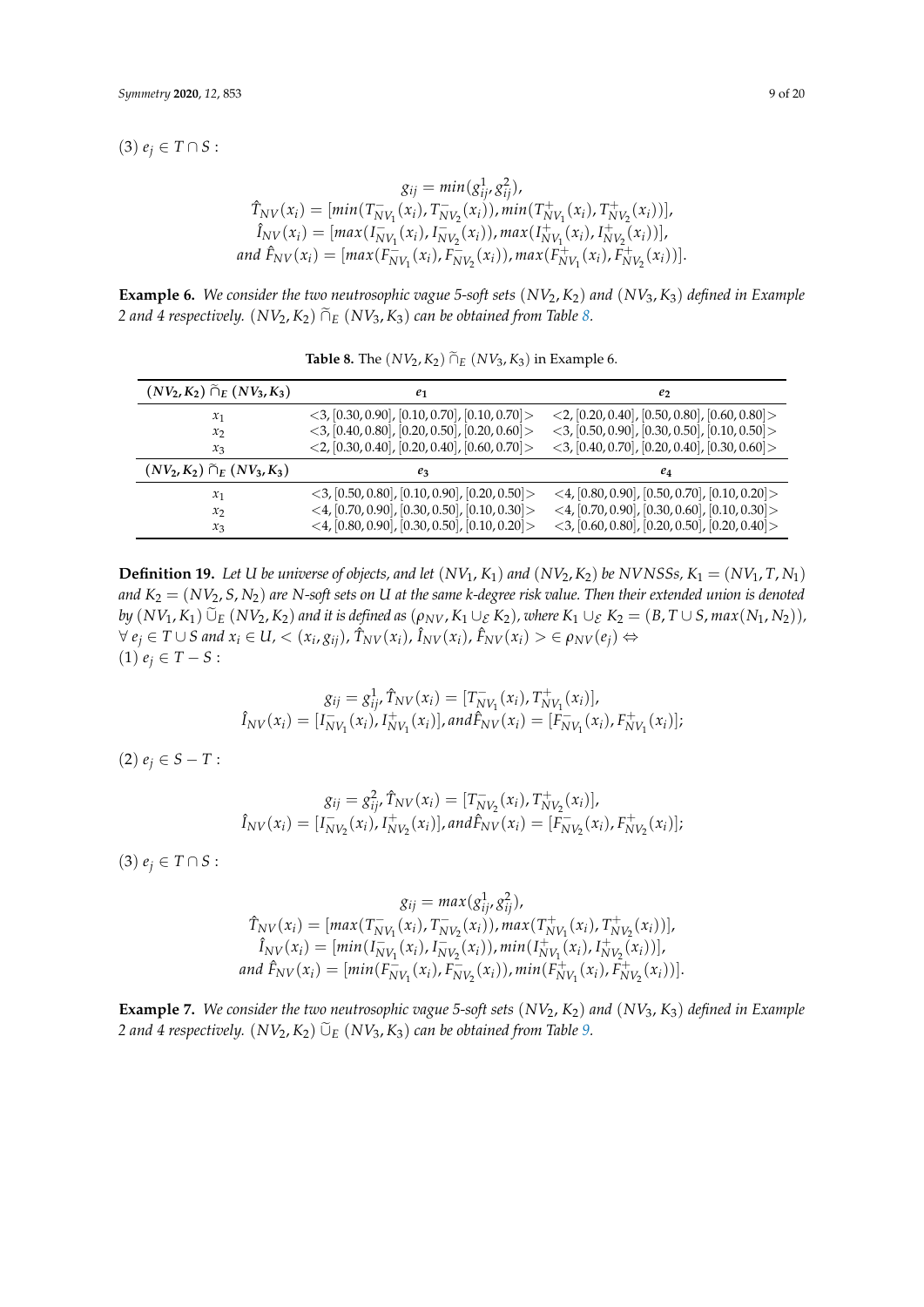<span id="page-9-0"></span>

| $(NV_2, K_2)$ $\tilde{\cup}_E (NV_3, K_3)$     | e <sub>1</sub>                                                                                                     | e <sub>2</sub>                                                                                                                 |  |
|------------------------------------------------|--------------------------------------------------------------------------------------------------------------------|--------------------------------------------------------------------------------------------------------------------------------|--|
| $x_1$<br>$x_2$                                 | $\langle 3, [0.60, 0.90], [0.10, 0.40], [0.10, 0.40] \rangle$<br>$<$ 3, [0.70, 0.80], [0.20, 0.40], [0.10, 0.30] > | $\langle 3, [0.40, 0.70], [0.20, 0.60], [0.30, 0.60] \rangle$<br>$\langle 4, [0.70, 0.90], [0.20, 0.30], [0.10, 0.30] \rangle$ |  |
| $x_3$                                          | $<$ 3, [0.50, 0.80], [0.10, 0.30], [0.20, 0.50] >                                                                  | $<$ 3, [0.60, 0.70], [0.20, 0.30], [0.30, 0.40] >                                                                              |  |
| $(NV_2, K_2)$ $\widetilde{\cup}_E (NV_3, K_3)$ | $e_3$                                                                                                              | $e_4$                                                                                                                          |  |
| $x_1$                                          | $<$ 3, [0.50, 0.80], [0.10, 0.90], [0.20, 0.50]>                                                                   | <4, $[0.80, 0.90]$ , $[0.50, 0.70]$ , $[0.10, 0.20]$                                                                           |  |
| $x_2$                                          | $\langle 4, [0.70, 0.90], [0.30, 0.50], [0.10, 0.30] \rangle$                                                      | $\langle 4, [0.70, 0.90], [0.30, 0.60], [0.10, 0.30] \rangle$                                                                  |  |
| $x_3$                                          | $\langle 4, [0.80, 0.90], [0.30, 0.50], [0.10, 0.20] \rangle$                                                      | $\langle 3, [0.60, 0.80], [0.20, 0.50], [0.20, 0.40] \rangle$                                                                  |  |

**Table 9.** The  $(NV_2, K_2)$   $\widetilde{\cup}_E$   $(NV_3, K_3)$  in Example 7.

**Proposition 2.** Let  $(NV_1, K_1)$  be a NVNSS,  $A_{NV}$  be a neutrosophic absolute vague N-soft set,  $\mathcal{D}_{NV}$  be a *neutrosophic null vague N-soft set. Suppose S is the parameter set of* (*NV*1, *K*1)*, T is the parameter set of ANV and* ∅*NV parameter set, then:*

 $(1)$   $(NV_1, K_1)$   $\widetilde{\cup}_R \mathcal{O}_{NV} = (NV_1, K_1) \Leftrightarrow S \subseteq T$ ;  $(2)$   $(NV_1, K_1)$   $\tilde{\cap}_R \mathcal{O}_{NV} = \mathcal{O}_{NV} \Leftrightarrow T \subseteq S;$  $(3)$   $(NV_1, K_1)$   $\widetilde{\cup}_R A_{NV} = A_{NV} \Leftrightarrow T \subseteq S;$ 

 $(A)$   $(NV_1, K_1)$   $\widetilde{\cap}_R A_{NV} = (NV_1, K_1) \Leftrightarrow S \subseteq T$ .

**Proof.** (1) Let *U* be a universe, and  $(NV_1, K_1)$  be a *NVNSS*, and  $\mathcal{O}_{NV}$  (denoted by  $(NV_2, K_2)$ ) be a neutrosophic null vague *N*-soft set,  $K_1 = (NV_1, S, N_1)$  and  $K_2 = (NV_2, T, N_2)$  are *N*-soft sets on *U* at the same *k*-degree risk value. From Definition 13, we know that  $\mathcal{O}_{NV}(e_i) = \{ \langle (x_1, 0), [0, 0], [1, 1], \rangle \}$  $[1, 1] >, \dots, < (x_n, 0), [0, 0], [1, 1], [1, 1] >\},$  where  $\forall e_j \in T$ .

From Definition 17,  $(NV_1, K_1)$   $\tilde{\cup}_R \mathcal{O}_{NV}$  can be defined as  $(\zeta_{NV}, K_1 \cup_R K_2)$ , where  $K_1 \cup_R K_2 =$  $(E, S \cap T, max(N_1, N_2) = max(N_1, 0) = N_1, \forall e_j \in S \cap T \text{ and } x_i \in U, \langle x_i, g_{ij} \rangle, \hat{T}_{NV}(x_i), \hat{I}_{NV}(x_i),$  $\hat{F}_{NV}(x_i) > \in \zeta_{NV}(e_i) \Leftrightarrow$ 

$$
g_{ij} = max(g_{ij}^1, g_{ij}^2) = max(g_{ij}^1, 0) = g_{ij}^1,
$$
  
\n
$$
\hat{T}_{NV}(x_i) = [max(T_{NV_1}^-(x_i), T_{NV_2}^-(x_i)), max(T_{NV_1}^+(x_i), T_{NV_2}^+(x_i))] = [T_{NV_1}^-(x_i), T_{NV_1}^+(x_i)],
$$
  
\n
$$
\hat{I}_{NV}(x_i) = [min(I_{NV_1}^-(x_i), min(I_{NV_2}^-(x_i)), min(I_{NV_1}^+(x_i), I_{NV_2}^+(x_i))] = [I_{NV_1}^-(x_i), I_{NV_1}^+(x_i)],
$$
  
\nand  $\hat{F}_{NV}(x_i) = [min(F_{NV_1}^-(x_i), F_{NV_2}^-(x_i)), min(F_{NV_1}^+(x_i), F_{NV_2}^+(x_i))] = [F_{NV_1}^-(x_i), F_{NV_1}^+(x_i)].$ 

 $\text{So } (NV_1, K_1) \widetilde{\cup}_R \mathcal{O}_{NV} = (NV_1, K_1) \Leftrightarrow S \cap T = S \Leftrightarrow S \subseteq T.$ 

The proof of other propositions is similar by the Definitions 16 and 17.

**Proposition 3.** Let  $(NV_1, K_1)$  be a *NVNSS,*  $A_{NV}$  be a neutrosophic absolute vague *N-soft set,*  $\mathcal{D}_{NV}$  be a *neutrosophic null vague N-soft set. Suppose S is the parameter set of* (*NV*1, *K*1)*, T is the parameter set of ANV and*  $\mathcal{D}_{NV}$  parameter set, then:

- *(1)*  $(NV_1, K_1) \tilde{\cup}_E \emptyset_{NV} = (NV_1, K_1) \Leftrightarrow T \subseteq S;$
- *(2)*  $(NV_1, K_1) \tilde{\\}_E \emptyset_{NV} = \emptyset_{NV} \Leftrightarrow S \subseteq T;$
- $(X^2)$   $(NV_1, K_1)$   $\widetilde{\cup}_E A_{NV} = A_{NV} \Leftrightarrow S \subseteq T;$
- $(W_1, K_1) \widetilde{\cap}_E A_{NV} = (NV_1, K_1) \Leftrightarrow T \subseteq S.$

**Proof.** (1) Let *U* be a universe, and  $(NV_1, K_1)$  be a *NVNSS*, and  $\emptyset_{NV}$  (denoted by  $(NV_2, K_2)$ ) be a neutrosophic null vague *N*-soft set,  $K_1 = (NV_1, S, N_1)$  and  $K_2 = (NV_2, T, N_2)$  are *N*-soft sets on *U* at the same *k*-degree risk value. From Definition 13, we know that  $\mathcal{O}_{NV}(e_i) = \{ \langle (x_1, 0), [0, 0], [1, 1], \rangle \}$  $[1, 1] >, \dots, < (x_n, 0), [0, 0], [1, 1], [1, 1] >\},$  where  $\forall e_j \in T$ .

From Definition 19,  $(NV_1, K_1)$   $\widetilde{\cup}_E \mathcal{D}_{NV}$  can be defined as  $(\rho_{NV}, K_1 \cup_E K_2)$ , where  $K_1 \cup_E K_2 =$  $(B, S \cup T, max(N_1, N_2)), \forall e_j \in S \cup T$  and  $x_i \in U, \langle x_i, g_{ij} \rangle$ ,  $\hat{T}_{NV}(x_i)$ ,  $\hat{I}_{NV}(x_i)$ ,  $\hat{F}_{NV}(x_i) > \in \rho_{NV}(e_j) \Leftrightarrow$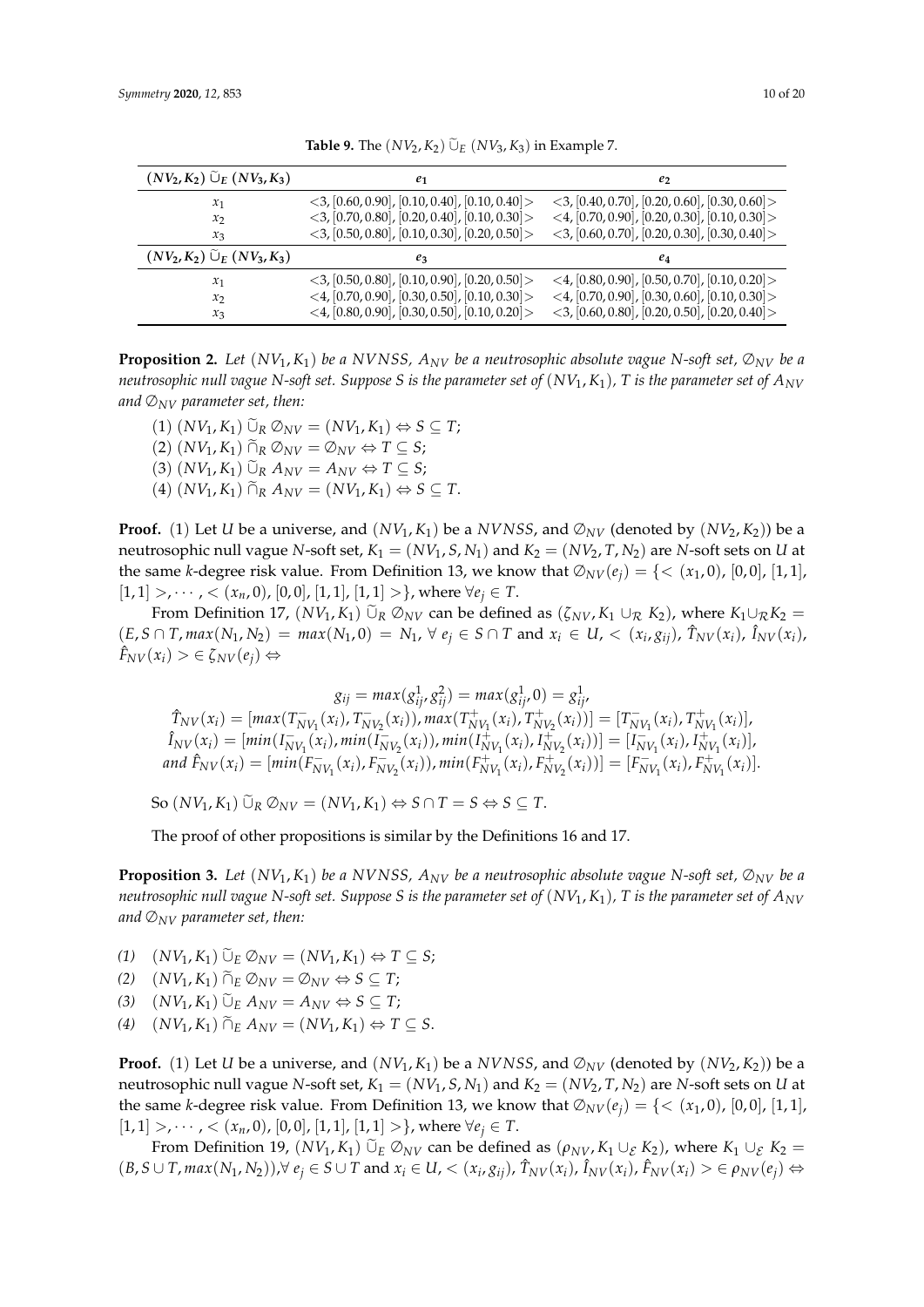$(ii)$   $e_j \in T - S$ :

$$
g_{ij} = g_{ij}^2 = 0, \hat{T}_{NV}(x_i) = [T_{NV_2}^-(x_i), T_{NV_2}^+(x_i)] = [0, 0],
$$
  

$$
\hat{I}_{NV}(x_i) = [I_{NV_2}^-(x_i), I_{NV_2}^+(x_i)] = [1, 1], and \hat{F}_{NV}(x_i) = [F_{NV_2}^-(x_i), F_{NV_2}^+(x_i)] = [1, 1];
$$

 $(iii)$   $e_i \in T \cap S$ :

$$
g_{ij} = max(g_{ij}^1, g_{ij}^2) = g_{ij}^1,
$$
  
\n
$$
\hat{T}_{NV}(x_i) = [max(T_{NV_1}^-(x_i), T_{NV_2}^-(x_i)), max(T_{NV_1}^+(x_i), T_{NV_2}^+(x_i))] = [T_{NV_1}^-(x_i), T_{NV_1}^+(x_i)],
$$
  
\n
$$
\hat{I}_{NV}(x_i) = [min(I_{NV_1}^-(x_i), I_{NV_2}^-(x_i)), min(I_{NV_1}^+(x_i), I_{NV_2}^+(x_i))] = [I_{NV_1}^-(x_i), I_{NV_1}^+(x_i)],
$$
  
\nand  $\hat{F}_{NV}(x_i) = [min(F_{NV_1}^-(x_i), F_{NV_2}^-(x_i)), min(F_{NV_1}^+(x_i), F_{NV_2}^+(x_i))] = [F_{NV_1}^-(x_i), F_{NV_1}^+(x_i)].$ 

 $\text{So } (NV_1, K_1) \widetilde{\cup}_E \mathcal{O}_{NV} = (NV_1, K_1) \Leftrightarrow T \cap S = T \Leftrightarrow T \subseteq S.$ The proof of other propositions is similar by the Definitions 18 and 19.

**Proposition 4.** *Let*  $(NV_1, K_1)$ *,*  $(NV_2, K_2)$  *and*  $(NV_3, K_3)$  *be three NVNSSs, then:* 

 $(V_1, K_1) \tilde{\cup}_E (NV_2, K_2) = (NV_2, K_2) \tilde{\cup}_E (NV_1, K_1);$ 

- $(V_1, K_1) \widetilde{\cap}_E (NV_2, K_2) = (NV_2, K_2) \widetilde{\cap}_E (NV_1, K_1);$
- $(V_1, K_1) \tilde{\cup}_R (NV_2, K_2) = (NV_2, K_2) \tilde{\cup}_R (NV_1, K_1);$
- $(W_1, K_1) \widetilde{\cap}_R (NV_2, K_2) = (NV_2, K_2) \widetilde{\cap}_R (NV_1, K_1);$
- $(W_1, K_1) \tilde{\cup}_R ((N V_2, K_2) \tilde{\cup}_R (N V_3, K_3)) = ((N V_1, K_1) \tilde{\cup}_R (N V_2, K_2)) \tilde{\cup}_R (N V_3, K_3);$
- $(W_1, K_1) \widetilde{D}_R((N V_2, K_2) \widetilde{D}_R(N V_3, K_3)) = ((N V_1, K_1) \widetilde{D}_R(N V_2, K_2)) \widetilde{D}_R(N V_3, K_3);$
- (7)  $(NV_1, K_1)\tilde{\cup}_R((NV_2, K_2)\tilde{\cap}_R(NV_3, K_3)) = ((NV_1, K_1)\tilde{\cup}_R(NV_2, K_2))\tilde{\cap}_R((NV_1, K_1)\tilde{\cup}_R(NV_3, K_3));$
- (8)  $(NV_1, K_1) \widetilde{\cap}_R((NV_2, K_2) \widetilde{\cup}_R(NV_3, K_3)) = ((NV_1, K_1) \widetilde{\cap}_R(NV_2, K_2)) \widetilde{\cup}_R((NV_1, K_1) \widetilde{\cap}_R(NV_3, K_3)).$

**Proof.** (5) Let *U* be a universe, and  $(NV_l, K_l)$  are *NVNSSs*,  $l = 1, 2, \dots, 7$ . Supposed that  $(NV_2, K_2) \tilde{\cup}_R (NV_3, K_3) = (NV_4, K_4), K_2 = (NV_2, S_2, N_2), K_3 = (NV_3, S_3, N_3)$  are *N*-soft sets on *U* at the same *k*-degree risk value.

From Definition 17,  $(NV_4, K_4)$  can be defined as  $(\zeta_{NV_{23}}, K_2 \cup_R K_3)$ , where  $K_4 = (E, S_2 \cap$  $S_3$ ,  $max(N_2, N_3)$ ,  $\forall e_j \in S_2 \cap S_3$  and  $x_i \in U$ ,  $\langle x_i, g_{ij} \rangle$ ,  $\hat{T}_{NV}(x_i)$ ,  $\hat{I}_{NV}(x_i)$ ,  $\hat{F}_{NV}(x_i) > \in \zeta_{NV_{23}}(e_j)$ ⇔

$$
g_{ij} = max(g_{ij}^2, g_{ij}^3),
$$
  
\n
$$
\hat{T}_{NV}(x_i) = [max(T_{NV_2}^-(x_i), T_{NV_3}^-(x_i)), max(T_{NV_2}^+(x_i), T_{NV_3}^+(x_i))],
$$
  
\n
$$
\hat{I}_{NV}(x_i) = [min(I_{NV_2}^-(x_i), min(I_{NV_3}^-(x_i)), min(I_{NV_2}^+(x_i), I_{NV_3}^+(x_i))],
$$
  
\nand  $\hat{F}_{NV}(x_i) = [min(F_{NV_2}^-(x_i), F_{NV_3}^-(x_i)), min(F_{NV_2}^+(x_i), F_{NV_3}^+(x_i))].$ 

Supposed that  $(NV_1, K_1)\tilde{\cup}_R(NV_2, K_2) = (NV_5, K_5), K_1 = (NV_1, S_1, N_1), K_2 = (NV_2, S_2, N_2)$  are *N*-soft sets on *U* at the same *k*-degree risk value. And by the same way, we can get (*NV*5, *K*5) can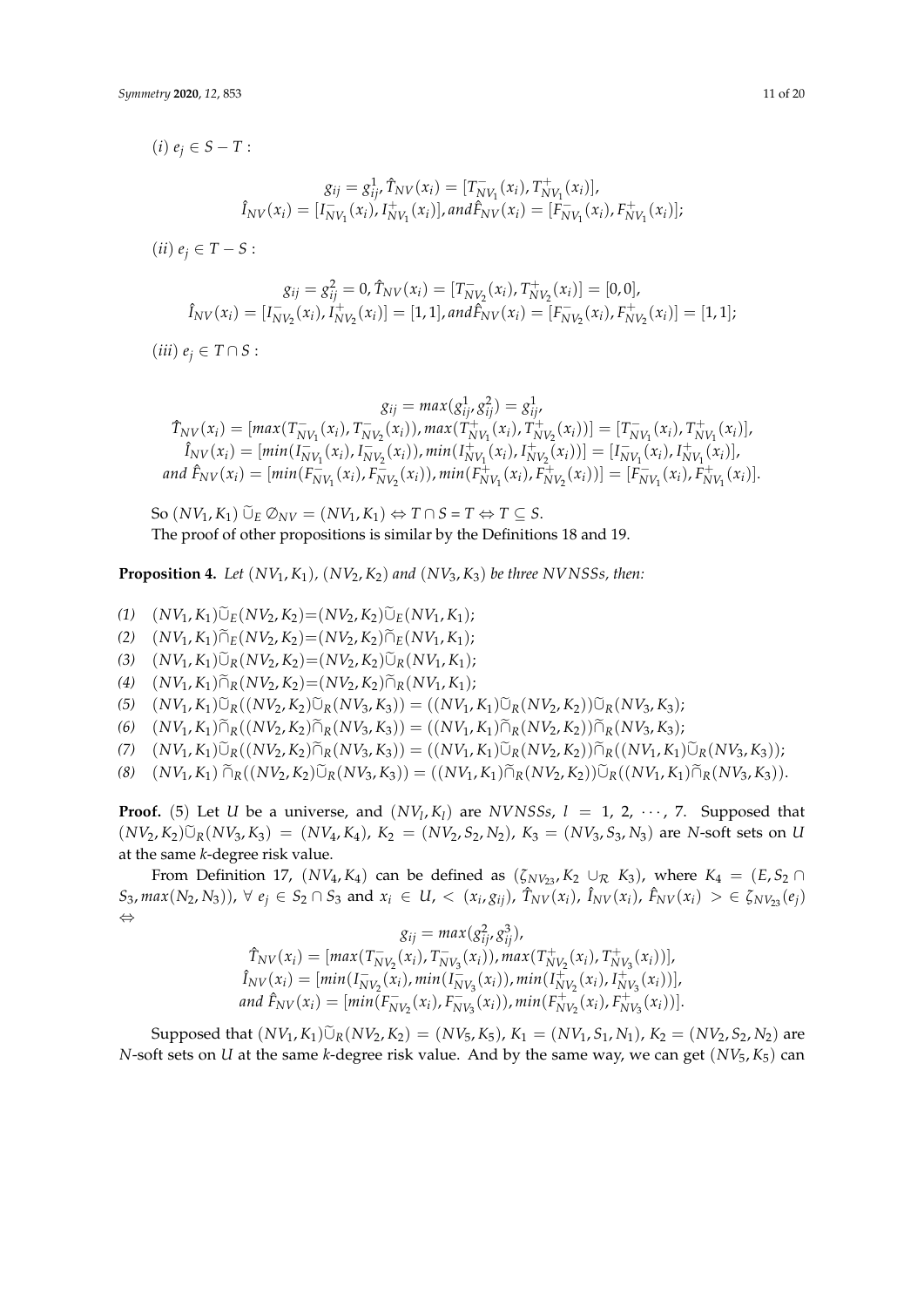be defined as  $(\zeta_{NV_1}, K_1 \cup_R K_2)$ , where  $K_5 = (E, S_1 \cap S_2, max(N_1, N_2))$ , ∀  $e_i \in S_1 \cap S_2$  and  $x_i \in U$ ,  $< (x_i, g_{ij}), \hat{T}_{NV}(x_i), \hat{I}_{NV}(x_i), \hat{F}_{NV}(x_i) > \in \zeta_{NV_{12}}(e_j) \Leftrightarrow$ 

$$
g_{ij} = max(g_{ij}^1, g_{ij}^2),
$$
  
\n
$$
\hat{T}_{NV}(x_i) = [max(T_{NV_1}^-(x_i), T_{NV_2}^-(x_i)), max(T_{NV_1}^+(x_i), T_{NV_2}^+(x_i))],
$$
  
\n
$$
\hat{I}_{NV}(x_i) = [min(I_{NV_1}^-(x_i), min(I_{NV_2}^-(x_i)), min(I_{NV_1}^+(x_i), I_{NV_2}^+(x_i))],
$$
  
\nand  $\hat{F}_{NV}(x_i) = [min(F_{NV_1}^-(x_i), F_{NV_2}^-(x_i)), min(F_{NV_1}^+(x_i), F_{NV_2}^+(x_i))].$ 

Supposed that  $(NV_1, K_1)\tilde{\cup}_R (NV_4, K_4) = (NV_6, K_6), K_1 = (NV_1, S_1, N_1), K_4 = (NV_4, S_4, N_4)$  are *N*-soft sets on *U* at the same *k*-degree risk value. And by the same way, we can get  $(NV_6, K_6)$  can be defined as  $(\zeta_{NV_{14}}, K_1 \cup_R K_4)$ , where  $K_1 \cup_R K_4 = (E, S_1 \cap S_4 = S_1 \cap (S_2 \cap S_3)$ ,  $max(N_1, max(N_2, N_3))$ . So  $K_6 = (E, S_1 \cap S_2 \cap S_3, max(N_1, N_2, N_3), \forall e_j \in S_1 \cap S_2 \cap S_3 \text{ and } x_i \in U, < (x_i, g_{ij}), \hat{T}_{NV}(x_i), \hat{I}_{NV}(x_i),$  $F_{NV}(x_i) > \in \zeta_{NV_{14}}(e_i) \Leftrightarrow$ 

$$
g_{ij} = max(g_{ij}^1, max(g_{ij}^2, g_{ij}^3)) = max(g_{ij}^1, g_{ij}^2, g_{ij}^3),
$$
  
\n
$$
\hat{T}_{NV}(x_i) = [max(T_{NV_1}^{-}(x_i), max(T_{NV_2}^{-}(x_i), T_{NV_3}^{-}(x_i))), max(T_{NV_1}^{+}(x_i), max(T_{NV_2}^{+}(x_i), T_{NV_3}^{+}(x_i)))]
$$
  
\n
$$
= [max(T_{NV_1}^{-}(x_i), T_{NV_2}^{-}(x_i), T_{NV_3}^{-}(x_i)), max(T_{NV_1}^{+}(x_i), T_{NV_2}^{+}(x_i), T_{NV_3}^{+}(x_i))],
$$
  
\n
$$
\hat{I}_{NV}(x_i) = [min(I_{NV_1}^{-}(x_i), min(I_{NV_2}^{-}(x_i), I_{NV_3}^{-}(x_i))), min(I_{NV_1}^{+}(x_i), min(I_{NV_2}^{+}(x_i), I_{NV_3}^{+}(x_i)))]
$$
  
\n
$$
= [min(I_{NV_1}^{-}(x_i), I_{NV_2}^{-}(x_i), I_{VN_3}^{-}(x_i)), min(I_{NV_1}^{+}(x_i), I_{NV_2}^{+}(x_i), I_{NV_3}^{+}(x_i))],
$$
  
\nand  $\hat{F}_{NV}(x_i) = [min(F_{NV_1}^{-}(x_i), min(F_{NV_2}^{-}(x_i), F_{NV_3}^{-}(x_i))), min(F_{NV_1}^{+}(x_i), min(F_{NV_2}^{+}(x_i), F_{NV_3}^{+}(x_i)))]$   
\n
$$
= [min(F_{NV_1}^{-}(x_i), F_{NV_2}^{-}(x_i), F_{NV_3}^{-}(x_i)), min(F_{NV_1}^{+}(x_i), F_{NV_2}^{+}(x_i), F_{NV_3}^{+}(x_i))].
$$

Supposed that  $(NV_5, K_5)\tilde{\cup}_R (NV_3, K_3) = (NV_7, K_7), K_5 = (NV_5, S_5, N_5), K_3 = (NV_3, S_3, N_3)$  are *N*-soft sets on *U* at the same *k*-degree risk value. And by the same way, we can get (*NV*7, *K*7) can be defined as  $(\zeta_{NV_{53}}, K_5 \cup_R K_3)$ , where  $K_5 \cup_R K_3 = (E, S_5 \cap S_3 = (S_1 \cap S_2) \cap S_3$ , max(max( $N_1, N_2$ ),  $N_3$ ). So  $K_7 = (E, S_1 \cap S_2 \cap S_3, max(N_1, N_2, N_3), \forall e_j \in S_1 \cap S_2 \cap S_3 \text{ and } x_i \in U, < (x_i, g_{ij}), \hat{T}_{NV}(x_i), \hat{I}_{NV}(x_i),$  $\hat{F}_{NV}(x_i) > \in \zeta_{NV53}(e_i) \Leftrightarrow$ 

$$
g_{ij} = max(max(g_{ij}^{1}, g_{ij}^{2}), g_{ij}^{3}) = max(g_{ij}^{1}, g_{ij}^{2}, g_{ij}^{3}),
$$
  
\n
$$
\hat{T}_{NV}(x_{i}) = [max(max(T_{NV_{1}}^{-}(x_{i}), T_{NV_{2}}^{-}(x_{i})), T_{NV_{3}}^{-}(x_{i})), max(max(T_{NV_{1}}^{+}(x_{i}), T_{NV_{2}}^{+}(x_{i})), T_{NV_{3}}^{+}(x_{i}))]
$$
  
\n
$$
= [max(T_{NV_{1}}^{-}(x_{i}), T_{NV_{2}}^{-}(x_{i}), T_{NV_{3}}^{-}(x_{i})), max(T_{NV_{1}}^{+}(x_{i}), T_{NV_{2}}^{+}(x_{i}), T_{NV_{3}}^{+}(x_{i}))],
$$
  
\n
$$
\hat{I}_{NV}(x_{i}) = [min(min(I_{NV_{1}}^{-}(x_{i}), I_{NV_{2}}^{-}(x_{i})), I_{NV_{3}}^{-}(x_{i})), min(min(I_{NV_{1}}^{+}(x_{i}), I_{NV_{2}}^{+}(x_{i})), I_{NV_{3}}^{+}(x_{i}))]
$$
  
\n
$$
= [min(I_{NV_{1}}^{-}(x_{i}), I_{NV_{2}}^{-}(x_{i}), I_{NV_{3}}^{-}(x_{i})), min(I_{NV_{1}}^{+}(x_{i}), I_{NV_{2}}^{+}(x_{i}), I_{NV_{3}}^{+}(x_{i}))],
$$
  
\nand  $\hat{F}_{NV}(x_{i}) = [min(min(F_{NV_{1}}^{-}(x_{i}), F_{NV_{2}}^{-}(x_{i})), F_{NV_{3}}^{-}(x_{i})), min(min(F_{NV_{1}}^{+}(x_{i}), F_{NV_{2}}^{+}(x_{i})), F_{NV_{3}}^{+}(x_{i}))]$   
\n
$$
= [min(F_{NV_{1}}^{-}(x_{i}), F_{NV_{2}}^{-}(x_{i}), F_{NV_{3}}^{-}(x_{i})), min(F_{NV_{1}}^{+}(x_{i}), F_{NV_{2}}^{+}(x_{i}), F_{NV_{3}}^{+}(x_{i}))].
$$

 $\text{So } (NV_6, K_6) = (NV_7, K_7) \Leftrightarrow (NV_1, K_1) \tilde{\cup}_R ((NV_2, K_2) \tilde{\cup}_R (NV_3, K_3)) = ((NV_1, K_1) \tilde{\cup}_R (NV_2, K_2))$  $∪<sub>R</sub> (NV<sub>3</sub>, K<sub>3</sub>).$ 

The proof of other propositions is similar by the Definitions 16–19.

### <span id="page-11-0"></span>**4. Multi-Attribute Decision Making Method Based on** *NVNSSs*

### *4.1. Priority Relation Ranking Method Based on NVNSSs*

Practice has proved that people's understanding of things often comes from the comparison of things. And each comparison can get a vague understanding. The fuzzy cognition is quantified and a fuzzy priority relation is established. Then research objects are sorted out in an order of advantages and disadvantages. This is the fuzzy priority relationship ranking decision method. Based on it, priority relation ranking method based on *NVNSSs* is proposed for the first time.

Let  $E = \{e_1, \dots, e_j, \dots, e_m\}$  is a set of parameters considered on  $U = \{x_1, \dots, x_i, \dots, x_n\}.$ The decision maker has the power to assign weights to each parameter and suppose that the weights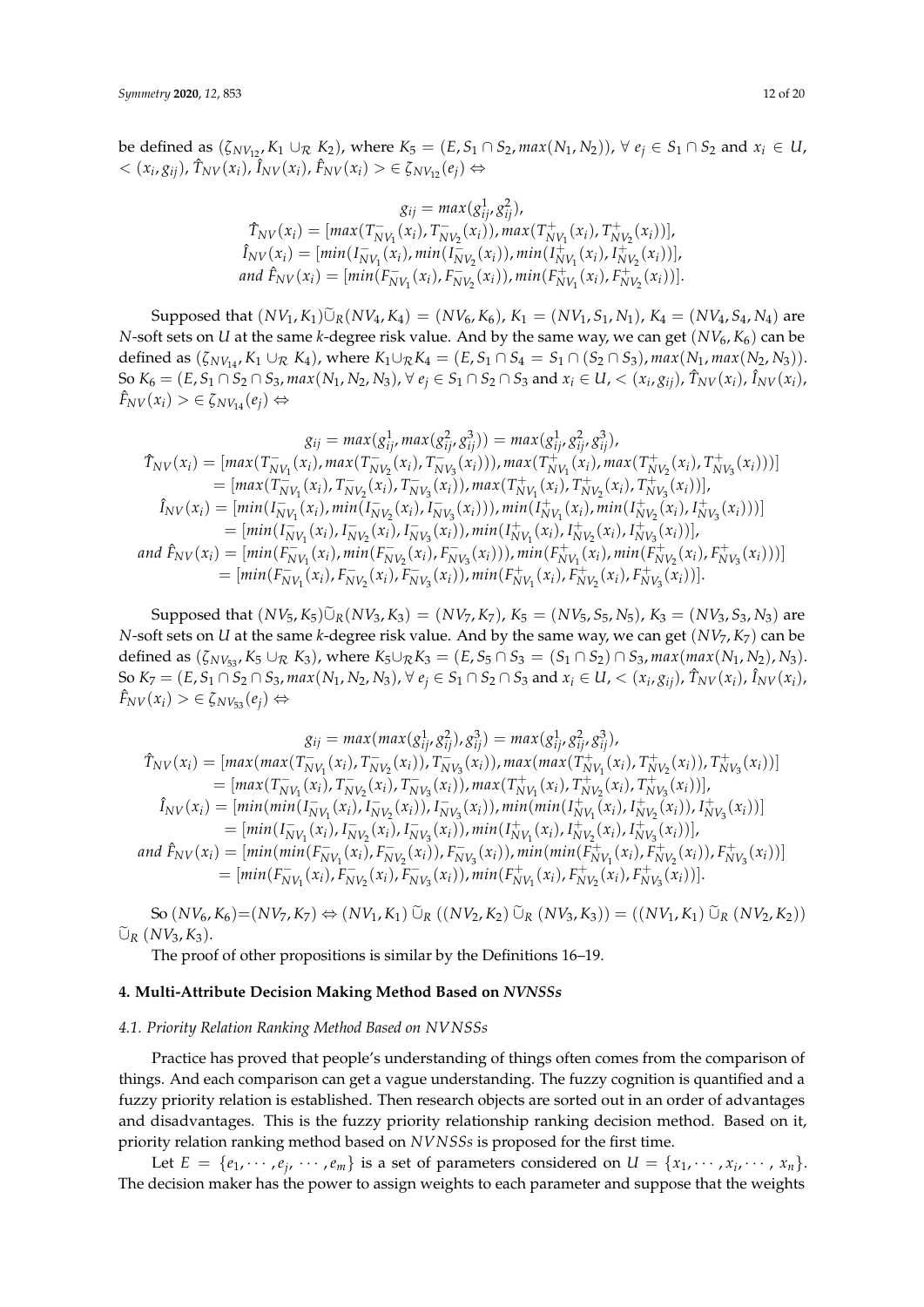satisfy the condition:  $\sum_{j=1}^{m} \omega_j = 1, \omega_j \in [0, 1]$ . For the convenience of writing,  $T_{NV}^-(x)$  is abbreviated as *T* <sup>−</sup>, and others are similar. The following are specific decision steps:

<span id="page-12-0"></span>**Step 1.** Through the actual data in a problem, we can get a *NVNSS* denoted by (*NV*, *K*) in Table [10.](#page-12-0) At this moment, the *k*-degree risk value is 0.

| (NV,K) | e1 | $\cdots$ | $e_m$                                                                                                                     |
|--------|----|----------|---------------------------------------------------------------------------------------------------------------------------|
| $x_1$  |    |          | $\langle g_{11}, [T^-, T^+], [I^-, I^+], [F^-, F^+] \rangle$ $\langle g_{1m}, [T^-, T^+], [I^-, I^+], [F^-, F^+] \rangle$ |
| $x_2$  |    |          | $\langle g_{21}, [T^-, T^+], [I^-, I^+], [F^-, F^+] \rangle$ $\langle g_{2m}, [T^-, T^+], [I^-, I^+], [F^-, F^+] \rangle$ |
| ٠      |    |          |                                                                                                                           |
| $x_n$  |    |          | $\langle g_{n1}, [T^-, T^+], [I^-, I^+], [F^-, F^+] \rangle$ $\langle g_{nm}, [T^-, T^+], [I^-, I^+], [F^-, F^+] \rangle$ |

**Table 10.** The neutrosophic vague *N*-soft sets (*NV*, *K*).

<span id="page-12-1"></span>**Step 2.** The first screening was carried out with the grade of 0-degree risk value. Grades representation of the (*NV*,*K*) denoted by Table [11.](#page-12-1)

| (NV,K)  | e <sub>1</sub> | $e_m$    | gimin                |
|---------|----------------|----------|----------------------|
| $x_1$   | $g_{11}$       | $g_{1m}$ | $g_{1min}$           |
| $x_{2}$ | $g_{21}$       | $g_{2m}$ | $g_{2min}$           |
| ٠<br>٠  | ٠              | ٠<br>٠   | $\ddot{\phantom{0}}$ |
| $x_n$   | $g_{n1}$       | gnm      | 8 nmin               |

**Table 11.** Grades of the (*NV*, *K*).

First, we find the minimum grade  $g_{imin}$  of the object  $x_i$  under different attributes. And  $G_{imin}$  =  ${g_{1min}, \cdots, g_{imin}, \cdots, g_{nmin}}$  can be obtained. Then, according to the actual situations and needs, one of the grades in *Gimin* denoted by *gimin* is selected as the grade threshold for the first screening. Finally, if one of its grades based on different attributes lower than the grade threshold, the research object will be eliminated. Suppose *x*1, *x*2, *x*<sup>3</sup> can pass the first screening, Table [12](#page-12-2) can be obtained easily.

<span id="page-12-2"></span>

| (NV,K) | e1 | $\cdots$ | $e_m$                                                                                                                         |
|--------|----|----------|-------------------------------------------------------------------------------------------------------------------------------|
| $x_1$  |    |          | $\langle g_{11}, [T^-, T^+], [I^-, I^+], [F^-, F^+] \rangle$ $\langle g_{1m}, [T^-, T^+], [I^-, I^+], [F^-, F^+] \rangle$     |
| $x_2$  |    |          | $\langle g_{21}, [T^-, T^+], [I^-, I^+], [F^-, F^+] \rangle$ $\langle g_{2m}, [T^-, T^+], [I^-, I^+], [F^-, F^+] \rangle$     |
| $x_3$  |    |          | $\langle g_{31}, [T^-, T^+] , [I^-, I^+] , [F^-, F^+] \rangle$ $\langle g_{3m}, [T^-, T^+] , [I^-, I^+] , [F^-, F^+] \rangle$ |

**Table 12.** The research objects after passing the first screening.

**Step 3.** The decision maker determine the *k*-degree risk value based on the question type and his own risk preference. Supposed  $k = 0.5$ , so a new neutrosophic vague *N*-soft set  $(NV, K)^{\hat{T}}$  based on 0.5-degree risk value and  $(NV, K)$ . Table [13](#page-12-3) represents  $(NV, K)$ <sup>'</sup>.

Table 13. The new neutrosophic vague *N*-soft sets  $(NV, K)^T$ .

<span id="page-12-3"></span>

| $(NV,K)^{'}$    | e1 | $\cdots$ | $e_m$                                                                              |
|-----------------|----|----------|------------------------------------------------------------------------------------|
| $\mathcal{X}_1$ |    |          | $\begin{array}{lllll} & & \cdots & \\ & & \cdots & \\ & & \cdots & \\ \end{array}$ |
| $x_2$           |    |          |                                                                                    |
| $x_3$           |    |          |                                                                                    |

**Step 4.** Compute the score function  $S'_{ij}$  based on  $(NV, K)'$  denoted by Table [14.](#page-13-0)

$$
S'_{ij} = T'_{ij} - I'_{ij} - F'_{ij},
$$
\t(2)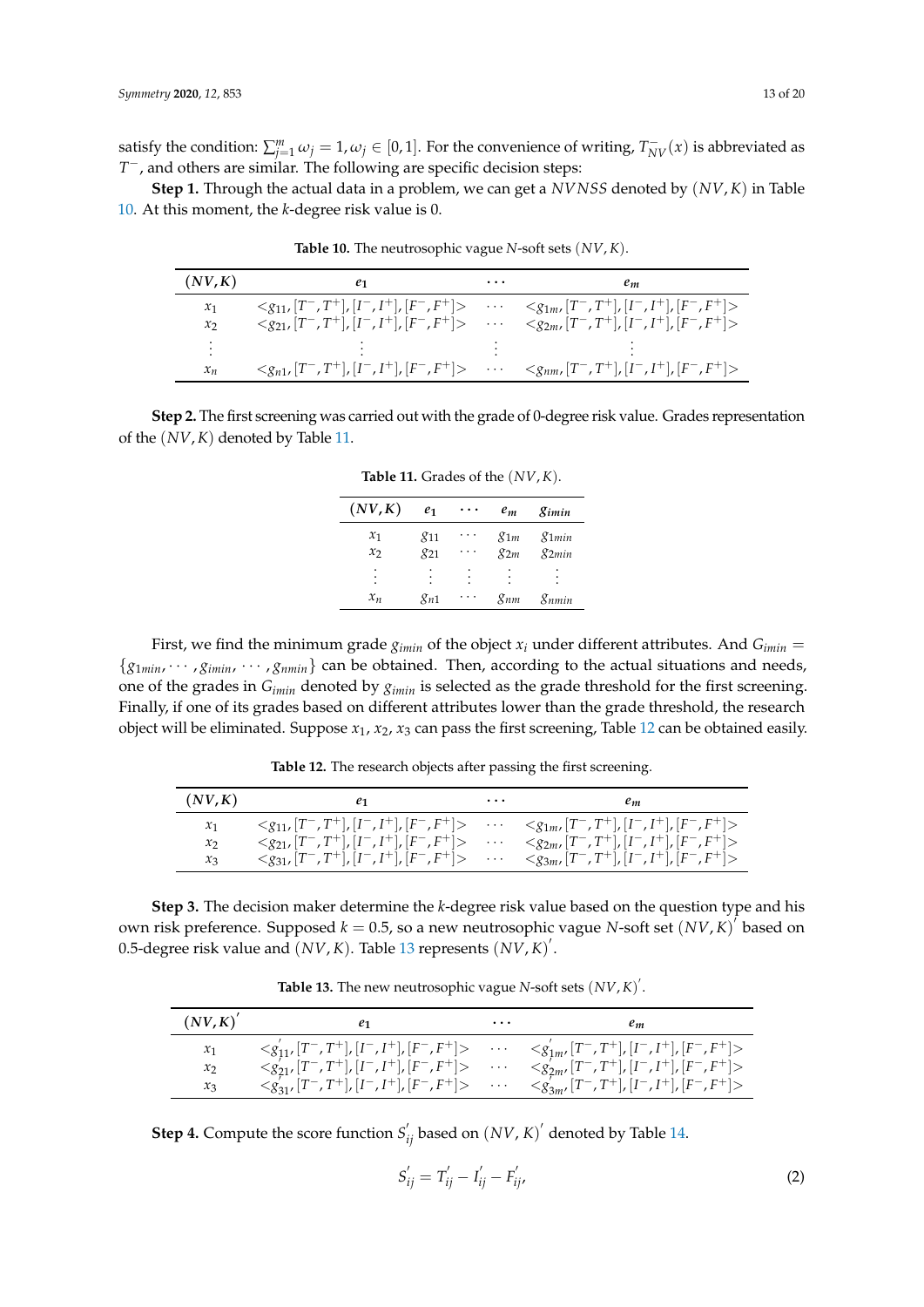<span id="page-13-0"></span>

| (NV,K)          |                                                                 | $\cdots$             | e <sub>m</sub>                                                                   |
|-----------------|-----------------------------------------------------------------|----------------------|----------------------------------------------------------------------------------|
| $\mathcal{X}_1$ | $\langle S_{11}', T_{11}', I_{11}', F_{11}', S_{11}' \rangle$   | $\ddot{\phantom{0}}$ | $\langle s'_{1m}, T'_{1m}, I'_{1m}, F'_{1m}, S'_{1m}\rangle$                     |
| $\mathcal{X}$   |                                                                 |                      | $F_{2m}^{j}$ , $S_{2m}^{j}$ ><br>$T'_{2m}, T'_{2m'}$<br>$\langle g_{2m'}\rangle$ |
| $x_3$           | $t_{31}, t_{31}, S_{31}$<br>$\langle \mathcal{L}_{31}, \rangle$ | $\cdots$             | $T'_{3m'} I'_{3m'} F'_{3m'} S''_{3m}$<br>$\leq g_{3m'}$                          |

**Table 14.** The score function  $S'_{ij}$  based on  $(NV, K)^T$ .

**Step 5.** Compute the comparison table for  $\Delta g'_{ii*}$  and  $\Delta S'_{ii*}$  based on  $(NV,K)'$  under all the attributes *E*, where

$$
\Delta g'_{ii^*} = g'_{ij} - g'_{i^*j'} \tag{3}
$$

$$
\Delta S'_{ii^*} = S'_{ij} - S'_{i^*j}.
$$
\n(4)

<span id="page-13-1"></span>For example,  $\Delta g'_{21} = g'_{2j} - g'_{2j}$  $S'_{1j'}\Delta S'_{21} = S'_{2j} - S'_{3j}$  $\Delta'_{1j'}$  ∆ $g^{'}_{ii} = 0$ , ∆ $S^{'}_{ii} = 0$  under the same attribute  $e_j$ , and the others are similar. So Table [15](#page-13-1) can be given.  $\Delta_{i min} = \langle \Delta g_i' \rangle$  $S_i^{\prime} > i^*$ ,  $i = 1, 2, 3$ .

**Table 15.** Comparison table for  $g'_{ii^*}$  and  $S'_{ii^*}$  based on  $(NV, K)'$ .

| For $e_i$ $x_1$ $x_2$ $x_3$ $\Delta_{imin}$                                                                                                                                                                                                                                                                                                                                                                                                 |  |  |
|---------------------------------------------------------------------------------------------------------------------------------------------------------------------------------------------------------------------------------------------------------------------------------------------------------------------------------------------------------------------------------------------------------------------------------------------|--|--|
| $\begin{array}{lllll} x_1 & <\!\!\Delta g_{11}',\Delta S_{11}'\!> & <\!\!\Delta g_{12}',\Delta S_{12}'\!> & <\!\!\Delta g_{13}',\Delta S_{13}'\!> & <\!\!\Delta g_{11}',\Delta S_{1}'\!> \\ x_2 & <\!\!\Delta g_{21}',\Delta S_{21}'\!> & <\!\!\Delta g_{22}',\Delta S_{22}\!> & <\!\!\Delta g_{23},\Delta S_{23}\!> & <\!\!\Delta g_{21}',\Delta S_{2}'\!> \\ x_3 & <\!\!\Delta g_{31}',\Delta S_{31}'\!> & <\!\!\Delta g_{32},\Delta S_{$ |  |  |
|                                                                                                                                                                                                                                                                                                                                                                                                                                             |  |  |
|                                                                                                                                                                                                                                                                                                                                                                                                                                             |  |  |

**Step 6.** Use priority relation method to complete the ranking of the research objects. If  $\Delta_3 = \max\{\Delta_{imin}\}\$ ,  $i = 1, 2, 3$ . We will remove  $x_3$  and consider  $x_3$  is the first superior object under the same attribute *e<sup>j</sup>* .

At this point, we should delete the row and column of  $x_3$  in Table [15](#page-13-1) and seek the second priority object. If this is not done, the attribute value of the first priority object  $x_3$  will have an impact on the subsequent rankings so that we can't produce the correct rankings.

If we go on in turn, we can get the orders of all the research objects under the same attribute *e<sup>j</sup>* .

**Step 7.** Compute the rankings of the research objects under all attributes. Suppose  $E = \{e_1, e_2, e_3\}$ , we can get Table [16.](#page-13-2) The decision maker assigns weights to each attribute and  $\sum_{j=1}^{m} \omega_j = 1, \omega_j \in [0,1].$ 

$$
A_i = a_{i1} \cdot \omega_1 + a_{i2} \cdot \omega_2 + a_{i3} \cdot \omega_3, \tag{5}
$$

<span id="page-13-2"></span>where  $a_{i1}$  represents the ranking of the research object  $x_i$  under the attribute  $e_1$ , and others are similar. If  $A_i = min\{A_1, A_2, A_3\}$ ,  $i = 1, 2, 3$ , then  $x_i$  is the first superior object under the *E*. And if  $A_1 > A_2 > A_3$ , we consider that  $x_3$  is the first superior object,  $x_2$  is the second superior object and  $x_1$ is the third superior object under the *E*.

**Table 16.** The ranking of the objects under all attributes.

|                 | $e_1 \cdot \omega_1$ | $e_2 \cdot \omega_2$ | $e_3 \cdot \omega_3$ | $A_i$ |
|-----------------|----------------------|----------------------|----------------------|-------|
| $\mathcal{X}_1$ | $a_{11}$             | $a_{12}$             | $a_{13}$             | A1    |
| $\mathcal{X}$   | $a_{21}$             | $a_{22}$             | $a_{23}$             | А2    |
| $x_3$           | $a_{31}$             | $a_{32}$             | $a_{33}$             | $A_3$ |

There are some advantages to use priority relation ranking method to complete the ranking of the research objects in multi-attribute decision problems. First of all, we can use Step 2 for the first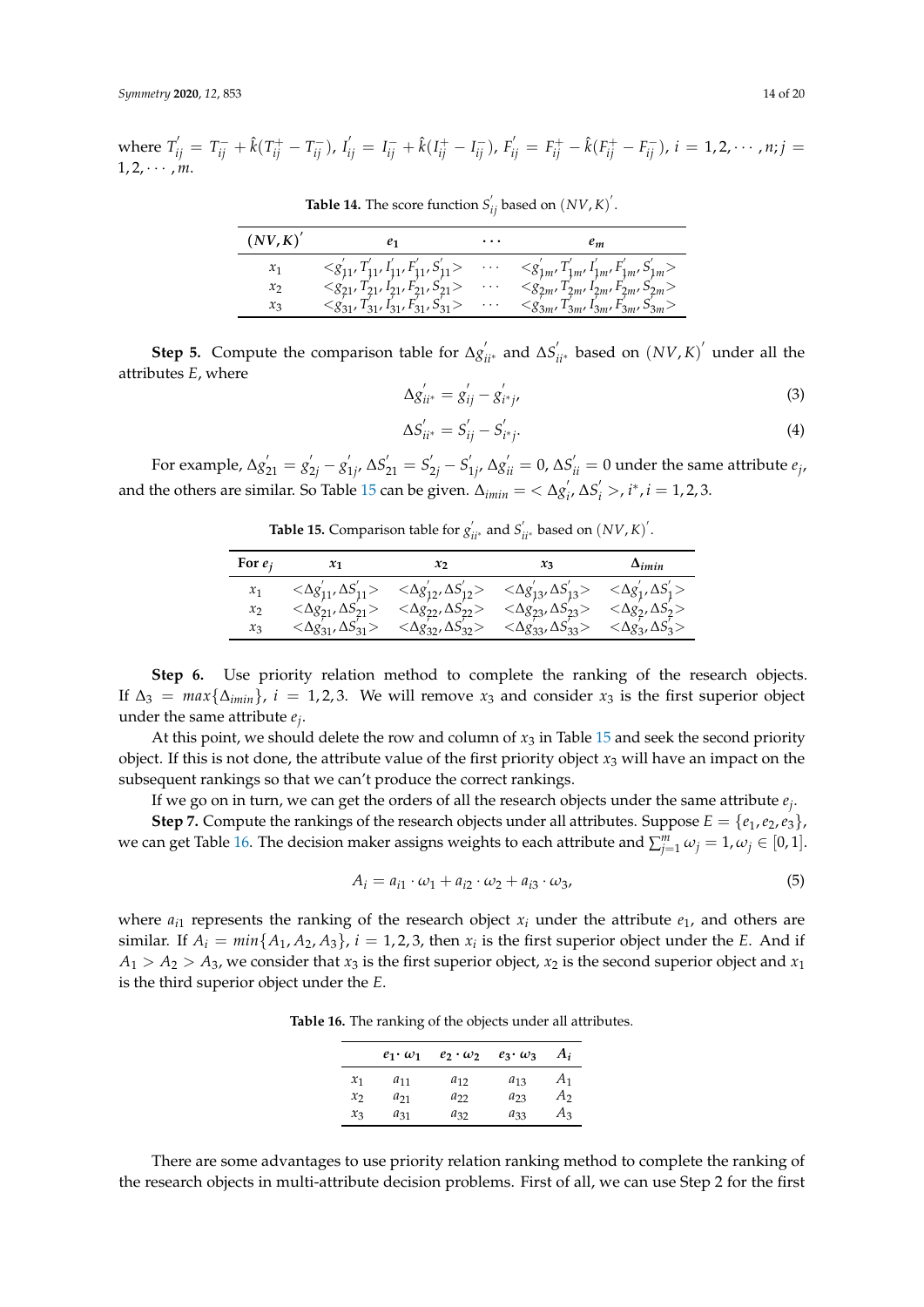screening when there are many research objects, so that the ideal objects can be quickly selected.

Second, the first screening is carried out on the basis of 0-degree risk value, so that the grades of the research objects that are left will no less than the grade threshold under each attribute. What's more, this method takes into account the overall situation. That is to say we take the lowest grade of the same research object under different attributes as the grade of the research object to participate in the first screening. It can not only ensure that the research object can meet the decision maker's requirements under each attribute, but also effectively avoid that the value of the good and bad attributes to be canceled out each other.

**Example 8.** *It is assumed that a city's evaluation agency will conduct an overall assessment of 10 universities in the city. Top three universities will be selected as model universities, and the grades of the top three universities can't less than 2 of each attribute. The evaluation agency will give a comprehensive ranking of the three universities. The 10 universities in the city denoted by*  $U = \{x_1, x_2, \dots, x_{10}\}$ *.*  $E = \{e_1, e_2, e_3, e_4\}$ *, and the parameters stand for "talents cultivation", "teaching staff", "scientific research level" and "school influence". The experts evaluate the 10 universities in the city and give their opinions denoted by* (*NV*, *K*) *and we can see it in Table [17.](#page-14-0)*

*First of all, according to the Table [17](#page-14-0) ( the k-degree risk value is 0 ), we can get the grades based on* (*NV*, *K*) *denoted by Table [18.](#page-15-0) If*  $g_{imin} < 2$ *, we will delete*  $x_i$ ,  $i = 1, 2, \cdots$  , 10. The decision maker determines the *0.5-degree risk value based on the question type and his own risk preference. So a new neutrosophic vague N-soft set* (*NV*, *K*) 0 *is represented by Table [19.](#page-15-1)*

 $N$ ext, compute score function  $S_{ij}'$  denoted by Table [20](#page-15-2) and compute the comparison table for  $g_{ii^*}'$  and  $S_{ii^*}'$ *based on* (*NV*, *K*) 0 *, as shown in Table [21.](#page-15-3)*

*What's more, we use priority relation ranking method to complete the ranking of the universities. In Table [21,](#page-15-3)* we find  $\Delta_2$  =  $max\{\Delta_{imin}\}$  = < 1;0.05 >, we will remove  $x_2$  and consider  $x_2$  is the first superior object *under attribute e*1*. If we go on in turn, we can get the orders of all the research objects under the same attribute e*<sub>1</sub> *as displayed in Tables* [22](#page-16-0)[–24.](#page-16-1) Hence, we known  $x_2 \succ x_1 \succ x_3 \succ x_9 \succ x_7$  under the same attribute  $e_1$ .

<span id="page-14-0"></span>

| (NV,K)            | e1                                                                                                                             | eэ                                                                                                                             |
|-------------------|--------------------------------------------------------------------------------------------------------------------------------|--------------------------------------------------------------------------------------------------------------------------------|
| $x_1$             | $\langle 3, [0.60, 0.90], [0.10, 0.40], [0.10, 0.40] \rangle$                                                                  | $\langle 2, [0.40, 0.70], [0.20, 0.80], [0.30, 0.60] \rangle$                                                                  |
| x <sub>2</sub>    | $\langle 3, [0.70, 0.90], [0.20, 0.40], [0.10, 0.30] \rangle$                                                                  | $\langle 3, [0.70, 0.90], [0.20, 0.30], [0.10, 0.30] \rangle$                                                                  |
| $x_3$             | $\langle 3, [0.50, 0.80], [0.10, 0.30], [0.20, 0.50] \rangle$                                                                  | $\langle 3, [0.60, 0.70], [0.20, 0.40], [0.30, 0.40] \rangle$                                                                  |
| $x_4$             | $\langle 2, [0.30, 0.80], [0.70, 0.90], [0.20, 0.70] \rangle$                                                                  | $\langle 3, [0.50, 0.70], [0.20, 0.80], [0.30, 0.50] \rangle$                                                                  |
| $x_{5}$           | $\langle 1, [0.20, 0.30], [0.60, 0.70], [0.70, 0.80] \rangle$                                                                  | $\langle 3, [0.70, 0.80], [0.60, 0.80], [0.20, 0.30] \rangle$                                                                  |
| $x_{6}$           | $\langle 1, [0.20, 0.40], [0.60, 0.80], [0.60, 0.80] \rangle$                                                                  | $\langle 2, [0.30, 0.40], [0.50, 0.70], [0.60, 0.70] \rangle$                                                                  |
| $x_7$             | $\langle 2, [0.30, 0.40], [0.50, 0.60], [0.60, 0.70] \rangle$                                                                  | $\langle 2, [0.40, 0.50], [0.70, 0.90], [0.50, 0.60] \rangle$                                                                  |
| $x_8$             | $\langle 1, [0.20, 0.30], [0.50, 0.90], [0.70, 0.80] \rangle$                                                                  | $\langle 4, [0.80, 0.90], [0.20, 0.30], [0.10, 0.20] \rangle$                                                                  |
| $x_{9}$           | $\langle 3, [0.70, 0.80], [0.30, 0.70], [0.20, 0.30] \rangle$                                                                  | $\langle 3, [0.50, 0.70], [0.30, 0.80], [0.30, 0.50] \rangle$                                                                  |
| $x_{10}$          | $\langle 2, [0.30, 0.50], [0.30, 0.60], [0.50, 0.70] \rangle$                                                                  | $\langle 3, [0.60, 0.80], [0.50, 0.80], [0.20, 0.40] \rangle$                                                                  |
|                   |                                                                                                                                |                                                                                                                                |
| (NV,K)            | eз                                                                                                                             | e4                                                                                                                             |
| $x_1$             | $<$ 3, [0.50, 0.80], [0.10, 0.90], [0.20, 0.50] >                                                                              | $\langle 4, [0.80, 0.90], [0.50, 0.70], [0.10, 0.20] \rangle$                                                                  |
| $\mathcal{X}_{2}$ | $\langle 3, [0.70, 0.90], [0.30, 0.50], [0.10, 0.30] \rangle$                                                                  | $\langle 3, [0.70, 0.90], [0.10, 0.20], [0.10, 0.30] \rangle$                                                                  |
| $x_3$             | $\langle 4, [0.80, 0.90], [0.30, 0.50], [0.10, 0.20] \rangle$                                                                  | $<$ 3, [0.60, 0.80], [0.20, 0.50], [0.20, 0.40] >                                                                              |
| $x_4$             | $<$ 3, [0.50, 0.60], [0.30, 0.70], [0.40, 0.50] >                                                                              | $\langle 1, [0.10, 0.20], [0.80, 0.90], [0.80, 0.90] \rangle$                                                                  |
| $x_{5}$           | $\langle 3, [0.60, 1.00], [0.30, 0.50], [0.00, 0.40] \rangle$                                                                  | $\langle 2, [0.40, 0.60], [0.60, 0.80], [0.40, 0.60] \rangle$                                                                  |
| $x_{6}$           | $\langle 2, [0.30, 0.40], [0.60, 0.90], [0.60, 0.70] \rangle$                                                                  | $\langle 3, [0.70, 0.80], [0.40, 0.50], [0.20, 0.30] \rangle$                                                                  |
| $x_7$             | $\langle 4, [0.90, 1.00], [0.10, 0.20], [0.00, 0.10] \rangle$                                                                  | $\langle 3, [0.70, 0.90], [0.20, 0.40], [0.10, 0.30] \rangle$                                                                  |
| $x_8$             | $<$ 3, [0.60, 0.70], [0.30, 0.70], [0.30, 0.40] >                                                                              | $\langle 1, [0.20, 0.50], [0.50, 0.70], [0.50, 0.80] \rangle$                                                                  |
| $x_{9}$           | $\langle 2, [0.30, 0.70], [0.20, 0.50], [0.30, 0.70] \rangle$<br>$\langle 1, [0.20, 0.80], [0.10, 0.30], [0.20, 0.80] \rangle$ | $\langle 2, [0.30, 0.40], [0.20, 0.40], [0.60, 0.70] \rangle$<br>$\langle 4, [0.90, 1.00], [0.30, 0.40], [0.00, 0.10] \rangle$ |

**Table 17.** Tabular representation of the (*NV*, *K*) in Example 8.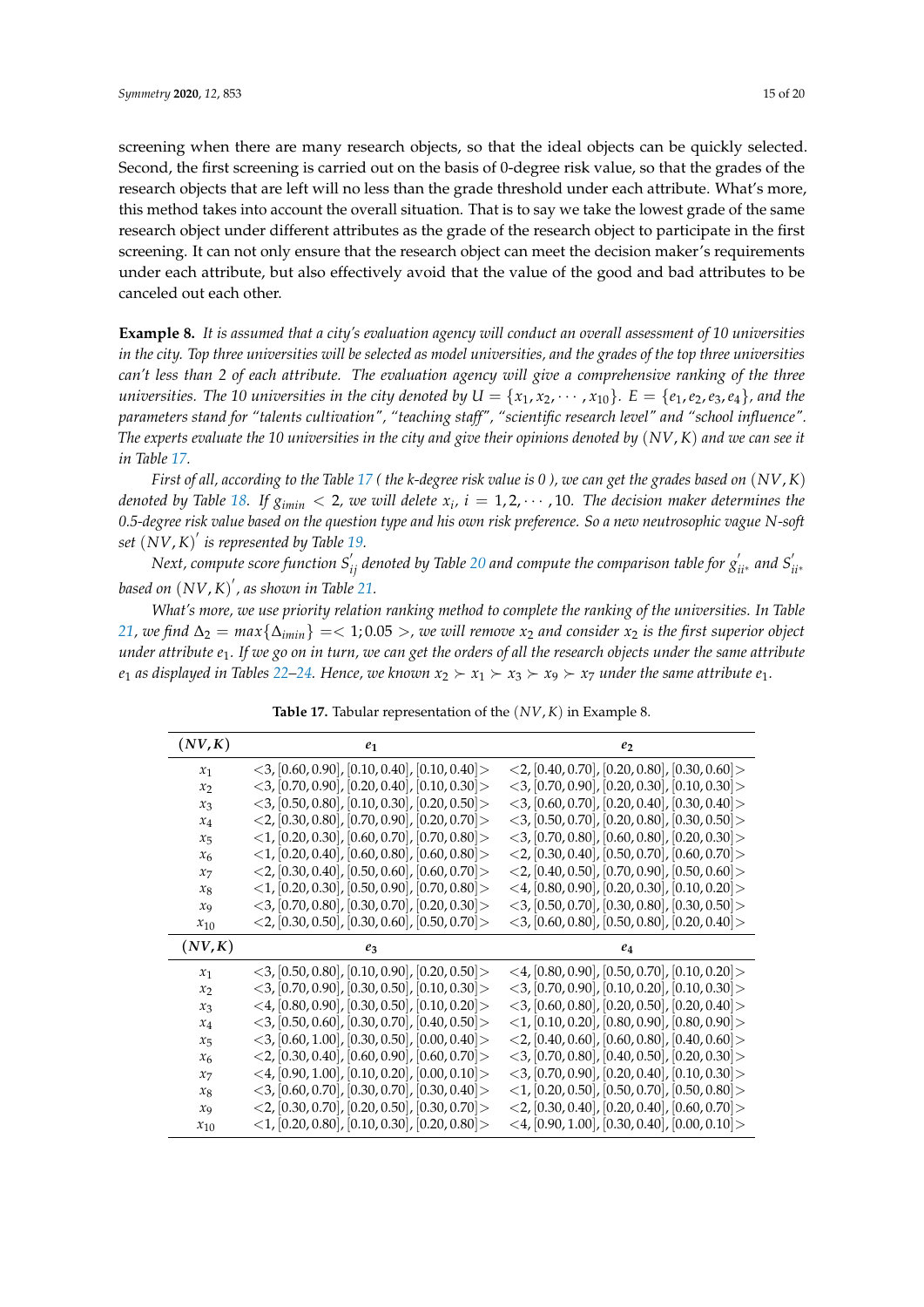| (NV,K)      | $e_1$ | e <sub>2</sub> | $e_3$ | $e_4$ | gimin |
|-------------|-------|----------------|-------|-------|-------|
| $x_1$       | 3     | $\overline{2}$ | 3     | 4     | 2     |
| $x_2$       | 3     | 3              | 3     | 3     | 3     |
| $x_3$       | 3     | 3              | 4     | 3     | 3     |
| $x_4$       | 2     | 3              | 3     | 1     | 1     |
| $x_{5}$     | 1     | 3              | 3     | 2     | 1     |
| $x_{\rm 6}$ | 1     | 2              | 2     | 3     | 1     |
| $x_7$       | 2     | 2              | 4     | 3     | 2     |
| $x_8$       | 1     | 4              | 3     | 1     | 1     |
| $x_{9}$     | 3     | 3              | 2     | 2     | 2     |
| $x_{10}$    | 2     | 3              | 1     | 4     |       |

<span id="page-15-0"></span>**Table 18.** The grades based on (*NV*, *K*) in Example 8.

**Table 19.** The new neutrosophic vague *N*-soft sets  $(NV, K)^{'}$  in Example 8.

<span id="page-15-1"></span>

| $\left( NV, K \right)^{2}$ | $e_1$                                                         | e <sub>2</sub>                                                |
|----------------------------|---------------------------------------------------------------|---------------------------------------------------------------|
| $x_1$                      | $\langle 3, [0.60, 0.90], [0.10, 0.40], [0.10, 0.40] \rangle$ | $\langle 3, [0.40, 0.70], [0.20, 0.80], [0.30, 0.60] \rangle$ |
| $\mathcal{X}$              | $\langle 4, [0.70, 0.90], [0.20, 0.40], [0.10, 0.30] \rangle$ | $\langle 4, [0.70, 0.90], [0.20, 0.30], [0.10, 0.30] \rangle$ |
| $x_3$                      | $\langle 3, [0.50, 0.80], [0.10, 0.30], [0.20, 0.50] \rangle$ | $\langle 3, [0.60, 0.70], [0.20, 0.40], [0.30, 0.40] \rangle$ |
| $x_7$                      | $\langle 2, [0.30, 0.40], [0.50, 0.60], [0.60, 0.70] \rangle$ | $\langle 2, [0.40, 0.50], [0.70, 0.90], [0.50, 0.60] \rangle$ |
| $x_9$                      | $\langle 3, [0.70, 0.80], [0.30, 0.70], [0.20, 0.30] \rangle$ | $\langle 3, [0.50, 0.70], [0.30, 0.80], [0.30, 0.50] \rangle$ |
|                            |                                                               |                                                               |
| $(NV, K)^{'}$              | $e_3$                                                         | ea                                                            |
| $x_1$                      | $\langle 3, [0.50, 0.80], [0.10, 0.90], [0.20, 0.50] \rangle$ | $\langle 4, [0.80, 0.90], [0.50, 0.70], [0.10, 0.20] \rangle$ |
| x <sub>2</sub>             | <4, $[0.70, 0.90]$ , $[0.30, 0.50]$ , $[0.10, 0.30]$          | $\langle 4, [0.70, 0.90], [0.10, 0.20], [0.10, 0.30] \rangle$ |
| $x_3$                      | $\langle 4, [0.80, 0.90], [0.30, 0.50], [0.10, 0.20] \rangle$ | $\langle 3, [0.60, 0.80], [0.20, 0.50], [0.20, 0.40] \rangle$ |
| $x_7$                      | $\langle 4, [0.90, 1.00], [0.10, 0.20], [0.00, 0.10] \rangle$ | $\langle 4, [0.70, 0.90], [0.20, 0.40], [0.10, 0.30] \rangle$ |

**Table 20.** The score function  $S'_{ij}$  based on  $(NV, K)'$  in Example 8.

<span id="page-15-2"></span>

| (NV,K)'           | e1                                 | e <sub>2</sub>                     |
|-------------------|------------------------------------|------------------------------------|
| $x_1$             | $<$ 3, 0.75, 0.25, 0.25; 0.25 $>$  | $<$ 3, 0.55, 0.50, 0.45; $-0.40$   |
| $\mathcal{X}_{2}$ | $<$ 4, 0.80, 0.30, 0.20; 0.30 >    | $<$ 4, 0.80, 0.25, 0.20; 0.35 $>$  |
| $x_3$             | $<$ 3, 0.65, 0.20, 0.35; 0.10 $>$  | $<$ 3, 0.65, 0.30, 0.35; 0.00 $>$  |
| $x_7$             | $<$ 2, 0.35, 0.55, 0.65; -0.85 $>$ | $<$ 2, 0.45, 0.80, 0.55; -0.90 >   |
| $x_{9}$           | $<$ 3, 0.75, 0.50, 0.25; 0.00 $>$  | $<$ 3, 0.60, 0.55, 0.40; -0.35 $>$ |
|                   |                                    |                                    |
| (NV,K)'           | $e_3$                              | e4                                 |
| $x_1$             | $<$ 3, 0.65, 0.50, 0.35; -0.20 $>$ | $<$ 4, 0.85, 0.60, 0.15; 0.10 $>$  |
| $x_{2}$           | $<$ 4, 0.80, 0.40, 0.20; 0.20 $>$  | $<$ 4, 0.80, 0.15, 0.20; 0.45 $>$  |
| $x_3$             | $<$ 4, 0.85, 0.40, 0.15; 0.30 $>$  | $<$ 3, 0.70, 0.35, 0.30; 0.05 $>$  |
| $x_7$             | $<$ 4, 0.95, 0.15, 0.05; 0.75 >    | $<$ 4, 0.80, 0.30, 0.20; 0.30 >    |

**Table 21.** Comparison table for  $\Delta g'_{ii}$ \* and  $\Delta S'_{ii}$ \* based on  $e_1$ .

<span id="page-15-3"></span>

|                   | $\mathcal{X}_1$ | $x_2$                                                                                                                                                                    | $x_3$           | $\mathcal{X}$ 7 | $x_{9}$                  | $\Delta_{imin}$                                     |
|-------------------|-----------------|--------------------------------------------------------------------------------------------------------------------------------------------------------------------------|-----------------|-----------------|--------------------------|-----------------------------------------------------|
| $\mathcal{X}_1$   | $<\!\!0;0\!\!>$ | $<-1;-0.05>$                                                                                                                                                             | $<$ 0:0.15 $>$  | <1:1.10>        | $<$ 0:0.25 $>$           | $<-1; -0.05>$                                       |
| $\mathcal{X}_{2}$ | $<$ 1;0.05 $>$  | $<0;0>$ $<1;0.20>$                                                                                                                                                       |                 | <2:1.15>        |                          | $\langle 1; 0.30 \rangle$ $\langle 1; 0.05 \rangle$ |
| $\chi_3$          |                 | $<0$ ; $-0.15$ > $<-1$ ; $-0.20$ >                                                                                                                                       | $<\!\!0.0\!\!>$ | $<$ 1;0.95 $>$  | $<\!\!\theta$ : 0.10 $>$ | $<-1:-0.20>$                                        |
|                   |                 | $x_7$ $\langle -1; -1.10 \rangle$ $\langle -2; -1.15 \rangle$ $\langle -1; -0.95 \rangle$ $\langle 0; 0 \rangle$ $\langle -1; -0.85 \rangle$ $\langle -2; -1.15 \rangle$ |                 |                 |                          |                                                     |
| $\chi_{\rm Q}$    |                 | $\langle 0; -0.25 \rangle$ $\langle -1; -0.30 \rangle$ $\langle 0; -0.10 \rangle$ $\langle 1; 0.85 \rangle$ $\langle 0; 0 \rangle$ $\langle -1; -0.30 \rangle$           |                 |                 |                          |                                                     |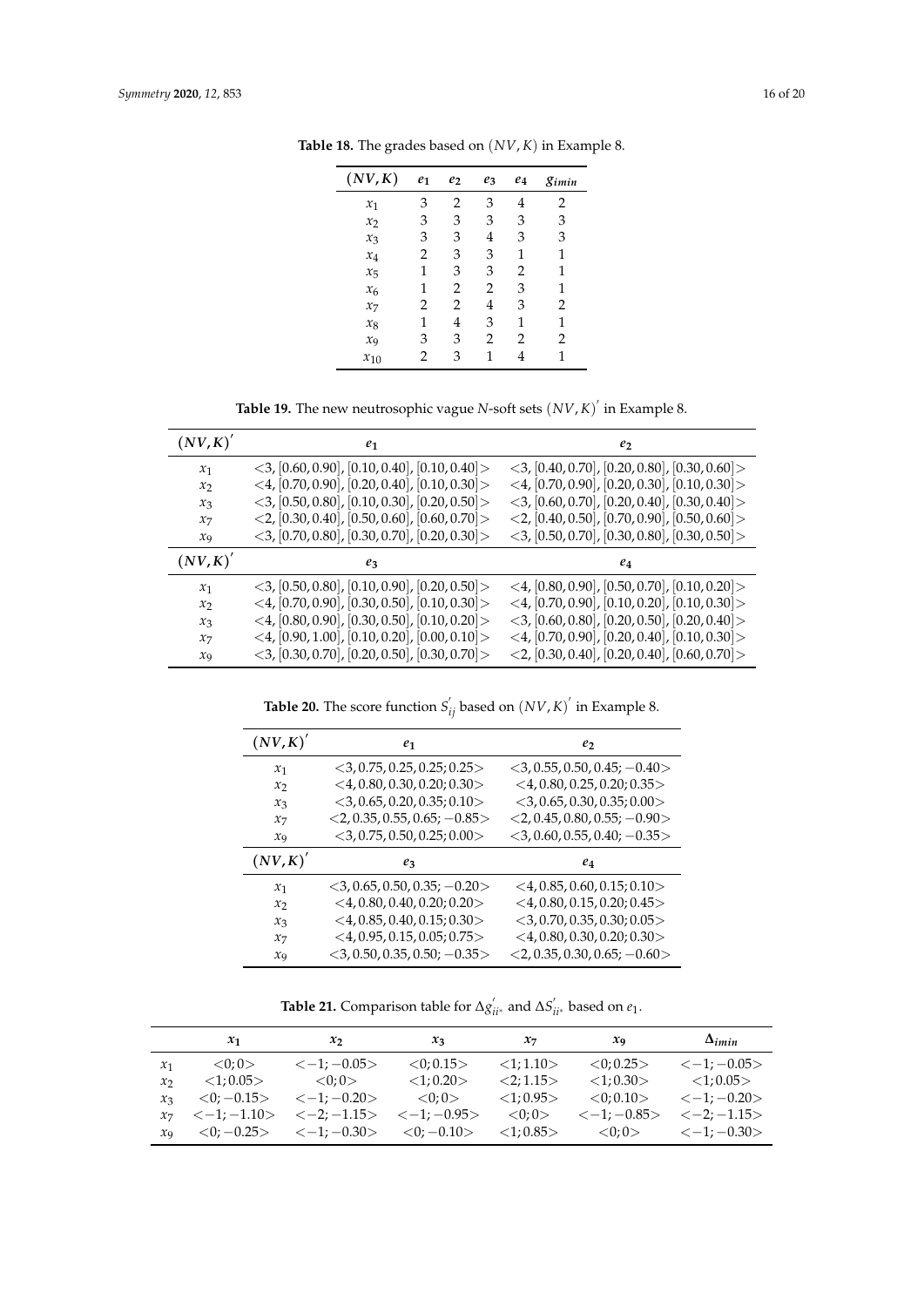<span id="page-16-0"></span>

|                 | $\mathcal{X}_1$             | $x_3$                   | $\mathcal{X}$ 7 | $x_{9}$         | $\Delta_{imin}$             |
|-----------------|-----------------------------|-------------------------|-----------------|-----------------|-----------------------------|
| $\mathcal{X}_1$ | < 0: 0 >                    | $<$ 0:0.15 $>$          | <1:1.10>        | < 0.025 >       | $<$ 0:0.15 $>$              |
| $x_{3}$         | $<$ 0; $-0.15>$             | $<\!\!0:0\!\!>$         | <1:0.95>        | < 0.10          | $< 0$ : $-0.15$             |
| $\chi_{7}$      | $\langle -1; -1.10 \rangle$ | $<-1; -0.95>$           | $<\!\!0:0\!\!>$ | $<-1;-0.85>$    | $\langle -1; -1.10 \rangle$ |
| $\chi_{\rm Q}$  | $<\!\theta$ : $-0.25\!\geq$ | $<\!\!0$ ; $-0.10\!\!>$ | <1:0.85>        | $<\!\!0:0\!\!>$ | $<\!\theta$ : $-0.25\!\geq$ |

**Table 22.** Comparison table for  $\Delta g'_{ii*}$  and  $\Delta S'_{ii*}$  based on  $e_1$  without  $x_2$ .

**Table 23.** Comparison table for  $\Delta g'_{ii*}$  and  $\Delta S'_{ii*}$  based on  $e_1$  without  $x_2$  and  $x_1$ .

|   |                     | $x_3$                                          | $\mathcal{X}$ 7   | $x_{9}$                                               | $\Delta_{imin}$                 |
|---|---------------------|------------------------------------------------|-------------------|-------------------------------------------------------|---------------------------------|
| ٠ | $x_3$<br>$\chi_{7}$ | $<\!\!0:0\!\!>$<br>$\langle -1; -0.95 \rangle$ | <1:0.95><br><0:0> | $<\!\theta$ : 0.10 $>$<br>$\langle -1; -0.85 \rangle$ | $<$ 0:0.10 $>$<br>$<-1; -0.95>$ |
|   | $\chi_{\rm Q}$      | $<$ 0; $-$ 0.10 $>$                            | <1:0.85>          | <0:0>                                                 | $<\!\theta$ ; $-0.10\!\geq$     |

<span id="page-16-1"></span>**Table 24.** Comparison table for  $\Delta g'_{ii*}$  and  $\Delta S'_{ii*}$  based on  $e_1$  without  $x_2$ ,  $x_1$  and  $x_3$ .

|                            | $\mathcal{X}$ 7 | $\mathbf{x}_9$              | $\Delta_{imin}$ |
|----------------------------|-----------------|-----------------------------|-----------------|
| $\chi_7$                   | < 0: 0 >        | $\langle -1; -0.85 \rangle$ | $<-1:-0.85>$    |
| $\mathcal{X}_{\mathbf{Q}}$ | $<$ 1;0.85 $>$  | $<\!\!0;0\!\!>$             | $<$ 1;0.85 $>$  |

Similarly, we can get  $x_2 \succ x_3 \succ x_9 \succ x_1 \succ x_7$  under the same attribute  $e_2$ ;  $x_7 \succ x_3 \succ x_2 \succ x_1 \succ x_9$ under the same attribute  $e_3$ ;  $x_2 \succ x_7 \succ x_1 \succ x_3 \succ x_9$  under the same attribute  $e_4$ .

<span id="page-16-2"></span>Finally, compute the rankings of the research objects under all attributes. Suppose the decision maker assigns weights to each attribute,  $\omega_1 = 0.2$ ,  $\omega_2 = 0.3$ ,  $\omega_3 = 0.1$ ,  $\omega_4 = 0.4$ . And we can get  $A_9 > A_7 > A_1 > A_3 > A_2$  from Table [25,](#page-16-2) we consider that  $x_2$  is the first superior object,  $x_3$  is the second superior object and *x*<sup>1</sup> is the third superior object under the *E*. Therefore, they will be selected as model universities.

|                 | $e_1 \cdot 0.2$ |    | $e_2 \cdot 0.3$ $e_3 \cdot 0.1$ $e_4 \cdot 0.4$ |   | A <sub>i</sub> |
|-----------------|-----------------|----|-------------------------------------------------|---|----------------|
| $\mathcal{X}_1$ |                 |    |                                                 | 3 | $A_1 = 3.2$    |
| $\mathcal{X}$   |                 |    | 3                                               |   | $A_2 = 1.2$    |
| $x_3$           | 3               | 2. | 2                                               |   | $A_3 = 3.0$    |
| $\chi_7$        | 5               | 5. |                                                 | 2 | $A_7 = 3.4$    |
| $\chi_{\rm Q}$  |                 | 3  | 5                                               | 5 | $A_9 = 4.2$    |

**Table 25.** The ranking of the objects under all attributes.

#### *4.2. Comparison Analysis*

In this paper, we presented neutrosophic vague *N*-soft sets based on both neutrosophic vague soft sets and *N*-soft sets. Many experts give different decision making methods, such as Akram et al. [\[23\]](#page-19-1) used score function method and comparison table method to solve practical problems about (*F*, *N*)-soft sets.

Next, we applied score function method and comparison table method to Example 8. From Table [17,](#page-14-0) we can use the score function  $S'_{ij} = T_{ij}^- - I_{ij}^- - F_{ij}^-$  to get score in Table [26.](#page-17-1) So we can get  $x_2 > x_3 > x_1 >$  $x_7 \succ x_9$  from Table [27.](#page-17-2) The result of comparison table method is listed in Tables [28](#page-17-3) and [29,](#page-17-4) so that we consider that  $x_2$  is the first superior object,  $x_3$  is the second superior object and  $x_1$  is the third superior object under the *E*.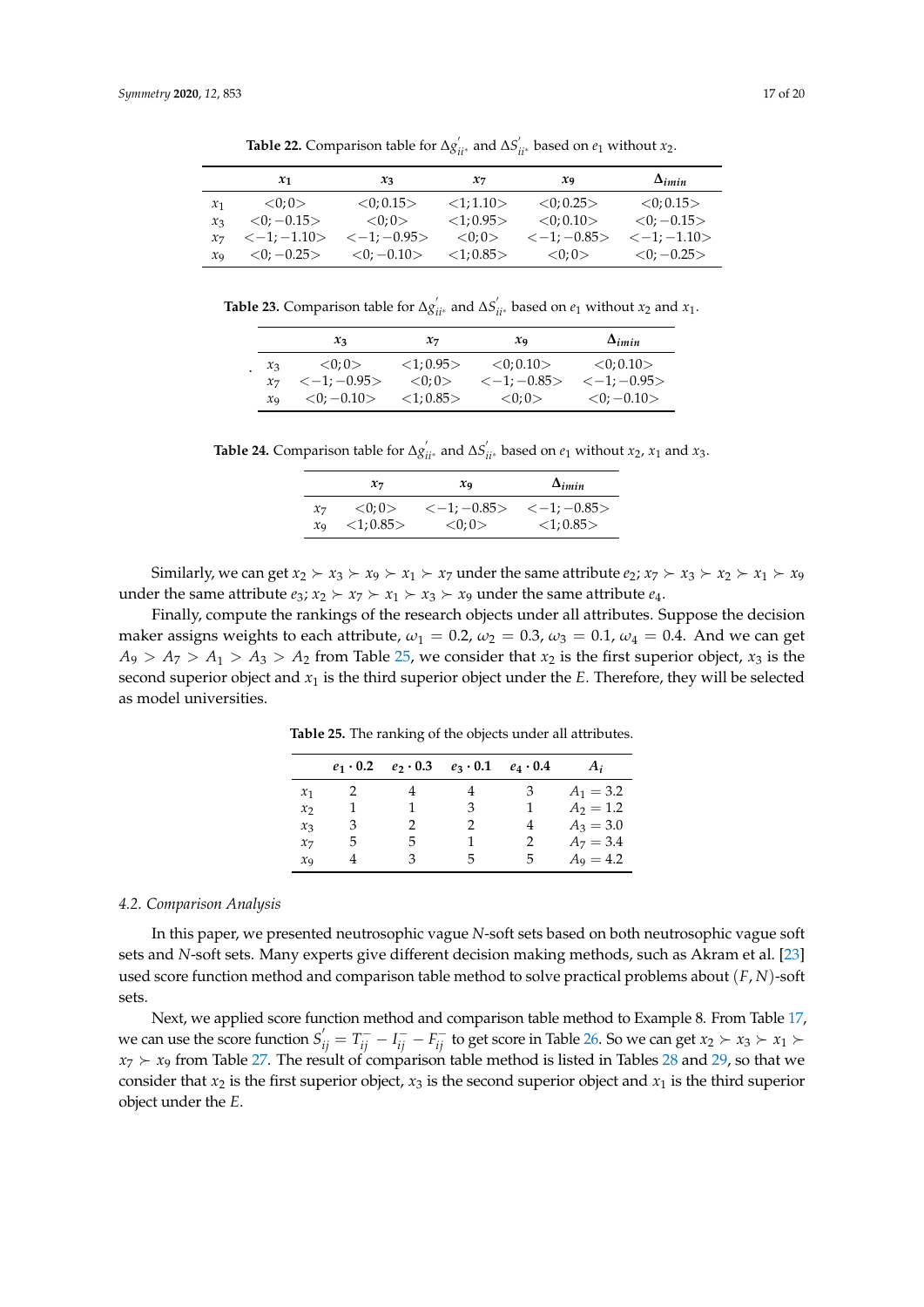<span id="page-17-1"></span>

| (NV,K)         | $e_1$                             | e <sub>2</sub>                    |
|----------------|-----------------------------------|-----------------------------------|
| $x_1$          | $<$ 3, 0.60, 0.10, 0.10; 0.40 $>$ | $<$ 2, 0.40, 0.20, 0.30; -0.10 >  |
| x <sub>2</sub> | $<$ 3, 0.70, 0.20, 0.10; 0.40 $>$ | $<$ 3,0.70,0.20,0.10;0.40 $>$     |
| $x_3$          | $<$ 3, 0.50, 0.10, 0.20; 0.20 $>$ | $<$ 3, 0.60, 0.20, 0.30; 0.10 $>$ |
| $x_7$          | $<$ 2, 0.30, 0.50, 0.60; -0.80 >  | $<$ 2, 0.40, 0.70, 0.50; -0.80 >  |
| $x_{9}$        | $<$ 3, 0.70, 0.30, 0.20; 0.20 $>$ | $<$ 3, 0.50, 0.30, 0.30; -0.10 >  |
| (NV,K)         | $e_3$                             | $e_4$                             |
| $x_1$          | $<$ 3, 0.50, 0.10, 0.20; 0.20 $>$ | $<$ 4, 0.80, 0.50, 0.10; 0.20 $>$ |
| x <sub>2</sub> | $<$ 3, 0.70, 0.30, 0.10; 0.30 $>$ | $<$ 3,0.70,0.10,0.10;0.50 $>$     |
| $x_3$          | $<$ 4, 0.80, 0.30, 0.10; 0.40 >   | $<$ 3, 0.60, 0.20, 0.20; 0.20 $>$ |
| $x_7$          | $<$ 4, 0.90, 0.10, 0.00; 0.80 >   | $<$ 3,0.70,0.20,0.10;0.40 $>$     |
| $x_{9}$        | $<$ 2, 0.30, 0.20, 0.30; $-0.20$  | $<$ 2, 0.30, 0.20, 0.60; $-0.50$  |

**Table 26.** The score function  $S'_{ij}$  based on  $(NV, K)$  in Example 8.

**Table 27.** The total score based on (*NV*, *K*) in Example 8.

<span id="page-17-2"></span>

| (NV,K)            | e1             | e2                  | $e_3$              | $e_4$          | <b>The Total Score</b> |
|-------------------|----------------|---------------------|--------------------|----------------|------------------------|
| $x_1$             | < 3.0.40       | $<2. -0.10>$        | $<\!\!3.0.20\!\!>$ | $<$ 4,0.20 $>$ | $<$ 12,0.70 $>$        |
| $\mathcal{X}_{2}$ | $<$ 3.0.40 $>$ | $<\!\!3.0.40\!\!>$  | $<\!\!3.030\!\!>$  | $<$ 3.0.50 $>$ | <12, 1.60>             |
| $x_3$             | $<$ 3.0.20 $>$ | $<$ 3.0.10 $>$      | $<\,4.0.40\right>$ | $<$ 3.0.20 $>$ | $<$ 13,0.90 $>$        |
| $\chi_7$          | $<2. -0.80>$   | $<2. -0.80>$        | $<$ 4.0.80 $>$     | $<$ 3.0.40 $>$ | $<11, -0.40>$          |
| $\mathfrak{X}_9$  | <3.0.20>       | $<\!\!3,-0.10\!\!>$ | $<2, -0.20>$       | $<2. -0.50>$   | $<$ 10, $-0.60>$       |

<span id="page-17-3"></span>By comparing the ranking results of the existing methods and our proposed method, we observe that their result is the same, which means that there is a consistency among our proposed decision making method and the existing methods. But the method we proposed is more reasonable because the idea of probability is implied in the grade. Therefore, the presented method is more reasonable for solving practical decision application problems. In our daily life, the decision maker can use different methods according to their preferences.

|  | <b>Table 28.</b> Comparison table for $S'_{ij}$ . |  |  |  |
|--|---------------------------------------------------|--|--|--|
|--|---------------------------------------------------|--|--|--|

|                   | $x_1$ | $x_2$ | $x_3$ | $x_7$ | $x_{9}$        |
|-------------------|-------|-------|-------|-------|----------------|
| $\mathcal{X}_1$   |       | ı     | 2     | 2     | 4              |
| $x_2$             | 1     | 4     | 3     | 3     | 4              |
| $x_3$             | 3     | 2     | 4     | 2     | 4              |
| $x_7$             | 2     | 1     | 2     | 4     | $\mathfrak{D}$ |
| $\chi_{\text{Q}}$ | 1     | 0     | 1     | 2     | 4              |

| <b>Table 29.</b> The result of comparison score table. |  |  |
|--------------------------------------------------------|--|--|
|--------------------------------------------------------|--|--|

<span id="page-17-4"></span>

|                            |    |    | Grade Sum (g) Row Sum (r) Column Sum (c) Final Sum (r-c) |     |
|----------------------------|----|----|----------------------------------------------------------|-----|
| $\mathcal{X}_1$            |    | 13 |                                                          |     |
| $\mathcal{X}$              | 12 | 15 |                                                          |     |
| $x_3$                      | 13 | 15 |                                                          |     |
| $x_7$                      |    |    | 13                                                       |     |
| $\mathcal{X}_{\mathbf{Q}}$ |    |    |                                                          | -10 |

#### <span id="page-17-0"></span>**5. Conclusions**

In this paper, neutrosophic vague *N*-soft sets by a suitable combination of neutrosophic vague sets with *N*-soft sets is proposed for the first time. The novel hybrid model combines the advantages of existing models. We use  $\delta_{kn}(x)$  containing the idea of probability to define the grade of object firstly. It will not ignore the effect of hesitant parts and false membership in dealing with vague and uncertain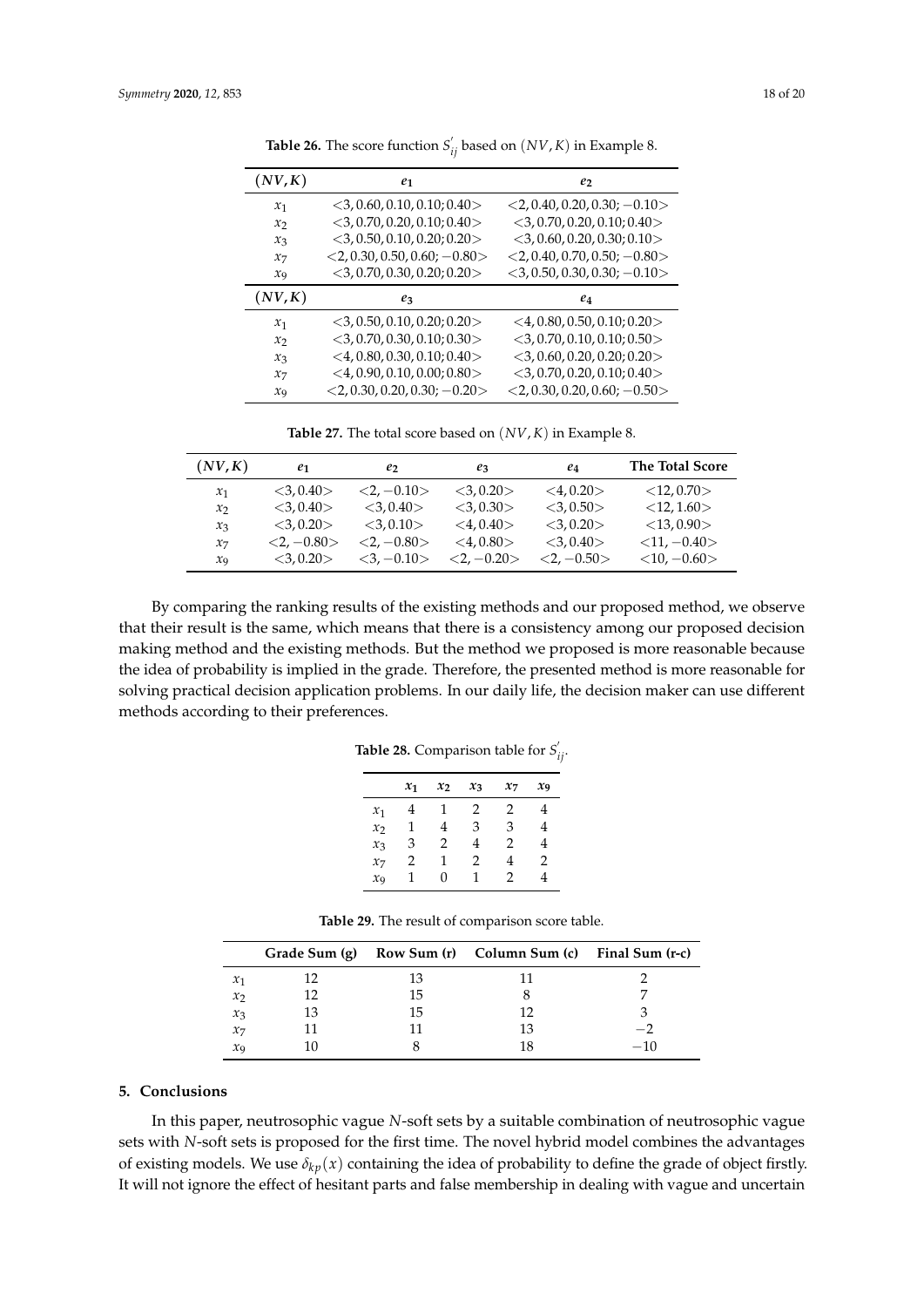problems. Some useful operations and propositions are given. Moreover, the priority relation ranking method based on neutrosophic vague *N*-soft sets is introduced for the first time. By comparing the ranking results of the existing methods and our proposed method, we observe that their result is the same, which means that there is a consistency among our proposed decision making method and the existing methods. But the method we proposed is more reasonable because the idea of probability is implied in the grade. Finally, the method is used in practical multi-attribute decision making problems.

The method mentioned in this article can not only select the best research object, but also sort the research objects. If there are many research objects, when sorting the research objects, although the results are more reliable, the calculation is relatively complicated. Of course, if it can be translated into a computer language, it will save a lot of time. In the era of big data, there will be more and more cases to prove the effectiveness and flexibility of this method. The different hybrid models provide more accurate and better choices. In the future, we can try to build richer connections between the between *N*-soft sets and other soft computing models.

**Author Contributions:** Conceptualization, J.L. and Y.C.; methodology, Y.C.; validation, Y.C., Z.C. and Y.Z.; writing–original draft preparation, Y.C.; writing–review and editing, J.L., Y.C., Z.C. and Y.Z.; funding acquisition, J.L. All authors have read and agreed to the published version of the manuscript.

**Funding:** This work is partially supported by Nature Science Foundation of Hebei Province under Grant No. F2014501046.

**Conflicts of Interest:** The authors declare no conflict of interest.

## **References**

- <span id="page-18-0"></span>1. Zadeh, L.A. Fuzzy sets. *Inf. Control* **1965**, *8*, 338–353.
- <span id="page-18-1"></span>2. Pawlak, Z. Rough sets. *Int. J. Parallel Program.* **1982**, *11*, 341–356.
- <span id="page-18-2"></span>3. Atanassov, K.T. Intuitionistic fuzzy sets. *Fuzzy Sets Syst.* **1986**, *20*, 87–96.
- <span id="page-18-3"></span>4. Gau, W.L.; Buehrer, D.J. Vague sets. *IEEE Trans. Syst. Man Cybern.* **1993**, *23*, 610–614.
- <span id="page-18-4"></span>5. Molodtsov, D. Soft set theory-first results. *Comput. Math. Appl.* **1999**, *37*, 19–31.
- <span id="page-18-5"></span>6. Maji, P.K.; Biswas, R.; Roy, A.R. Fuzzy soft sets. *Fuzzy Math* **2001**, *9*, 589–602.
- <span id="page-18-6"></span>7. Maji, P.K.; Biswas, R.; Roy, A.R. Intuitionistic fuzzy soft sets. *Fuzzy Math* **2001**, *9*, 677–692.
- <span id="page-18-7"></span>8. Yang, X.; Lin, T.Y.; Yang, J.; Li, Y.; Yu, D. Combination of interval-valued fuzzy set and soft set. *Comput. Math. Appl.* **2009**, *58*, 521–527.
- <span id="page-18-8"></span>9. Xu, W.; Ma, J.; Wang, S.; Hao, G. Vague soft sets and their properties. *Comput. Math. Appl.* **2010**, *58*, 521–527.
- <span id="page-18-9"></span>10. Alkhazaleh, S.; Salleh, A.R.; Hassan, N. Possibility fuzzy soft set. *Adv. Decis. Sci.* **2011**, doi:10.1155/2011/479756.
- <span id="page-18-10"></span>11. Feng, F. *Research on Uncertain Theory Fusion Based on Soft Set*; Shanxi Normal University: Xi'an, China, 2012.
- <span id="page-18-11"></span>12. Peng, X.D.; Yang, Y. Approaches to interval-valued intuitionistic hesitant fuzzy soft sets based decision making. *Fuzzy Math Inf.* **2015**, *10*, 657–680.
- <span id="page-18-12"></span>13. Smarandache, F. Neutrosophic set—A generalisation of the intuitionistic fuzzy sets. *Int. J. Pure Appl. Math.* **2005**, *24*, 287–297.
- <span id="page-18-13"></span>14. Maji, P.K. Neutrosophic soft set. *Ann. Fuzzy Math. Inform.* **2013**, *5*, 157–168.
- <span id="page-18-15"></span><span id="page-18-14"></span>15. Alkhazaleh, S. Neutrosophic vague set theory. *Crit. Rev.* **2015**, doi:10.5281/zenodo.22602.
- <span id="page-18-16"></span>16. Said, B.; Smarandache, F. Intuitionistic neutrosophic soft set. *J. Inf. Comput. Sci.* **2013**, *8*, 130–140.
- 17. Deli, I.; Çağman, N. Interval-valued neutrosophic soft sets and its decision making. *Int. J. Mach. Learn. Cybern.* **2014**, doi:10.1007/s13042-015-0461-3.
- <span id="page-18-17"></span>18. Ashraf, Al.Q.; Hassan, N. Neutrosophic Vague Soft Set and its Applications. *Malays. J. Math. Sci.* **2017**, *11*, 141–163.
- <span id="page-18-18"></span>19. Ye, J. Similarity measures between interval neutrosophic sets and their applications in multicriteria decision-making. *J. Intell. Fuzzy Syst.* **2014**, *26*, 165–172.
- <span id="page-18-19"></span>20. ¸Sahin, R.; Küçük, A. On similarity and entropy of neutrosophic soft sets. *J. Intell. Fuzzy Syst.* **2014**, *27*, 2417–2430.
- <span id="page-18-20"></span>21. Ye, J. Improved correlation coefficients of single valued neutrosophic sets and interval neutrosophic sets for multiple attribute decision making. *J. Intell. Fuzzy Syst.* **2014**, *27*, 2453–2462.